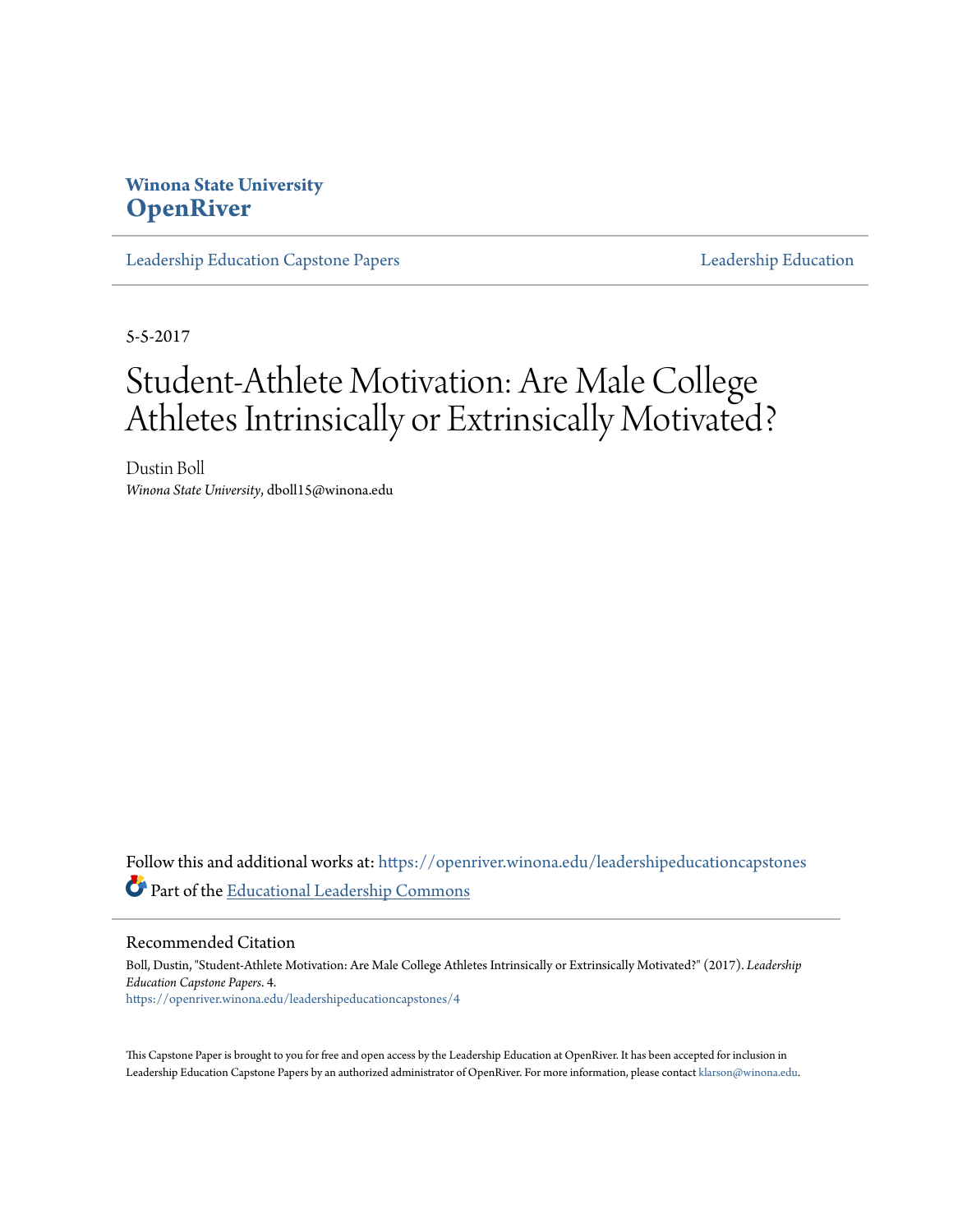Student-Athlete Motivation: Are Male College Athletes Intrinsically or Extrinsically Motivated?

Dustin Boll

Winona State University

Education Leadership Department: Sport Management

In Partial Fulfillment of the Masters of Science Degree – Master's Capstone

2017 – Spring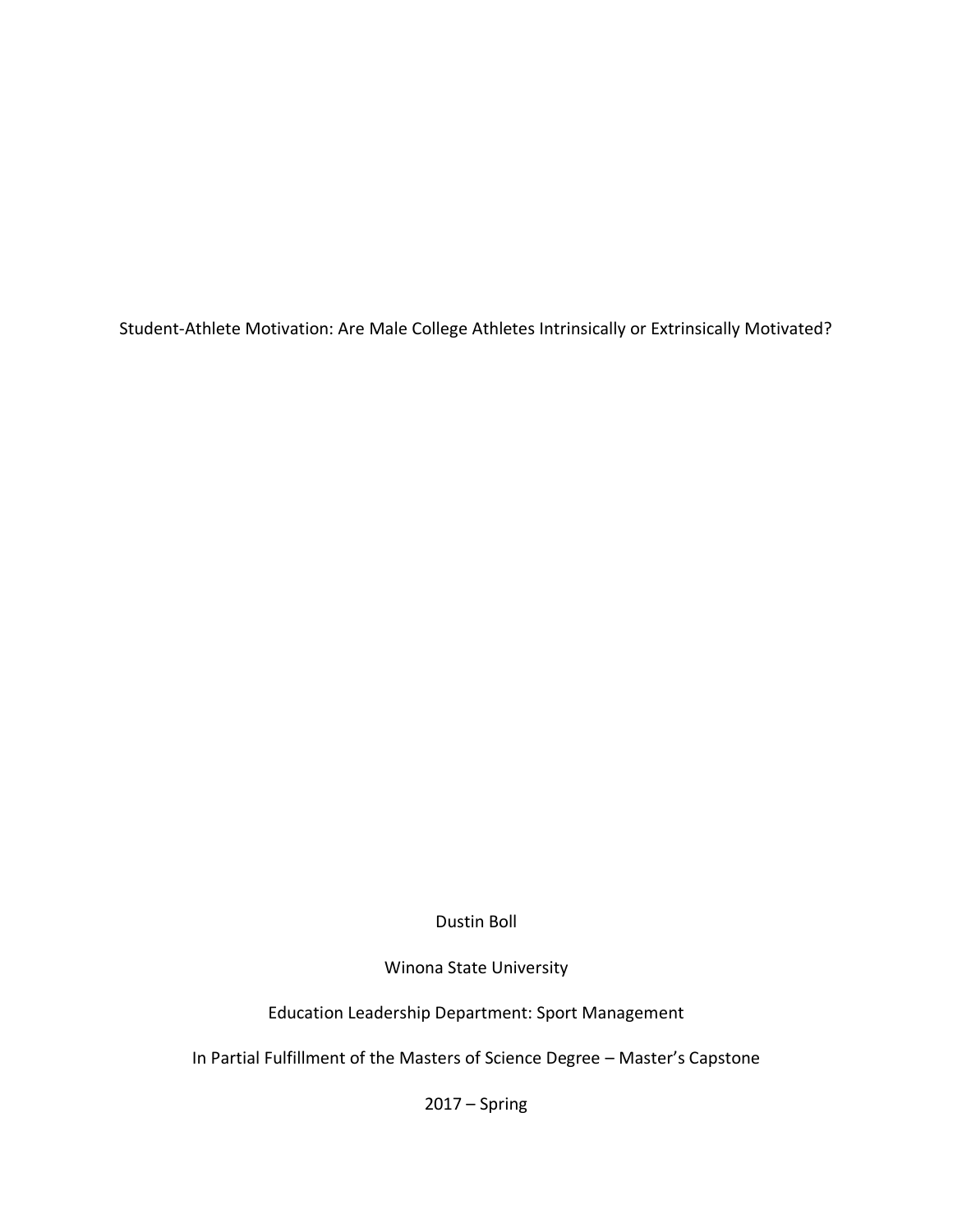| Tool for Assessing Goal-Orientation and Self Determination Theories  9 |    |
|------------------------------------------------------------------------|----|
|                                                                        |    |
|                                                                        |    |
|                                                                        |    |
|                                                                        |    |
|                                                                        |    |
|                                                                        |    |
|                                                                        |    |
|                                                                        |    |
|                                                                        |    |
|                                                                        |    |
|                                                                        |    |
|                                                                        |    |
|                                                                        |    |
|                                                                        |    |
|                                                                        |    |
|                                                                        | 30 |
|                                                                        |    |
|                                                                        |    |
|                                                                        |    |
|                                                                        |    |
|                                                                        |    |

### **Table of Contents**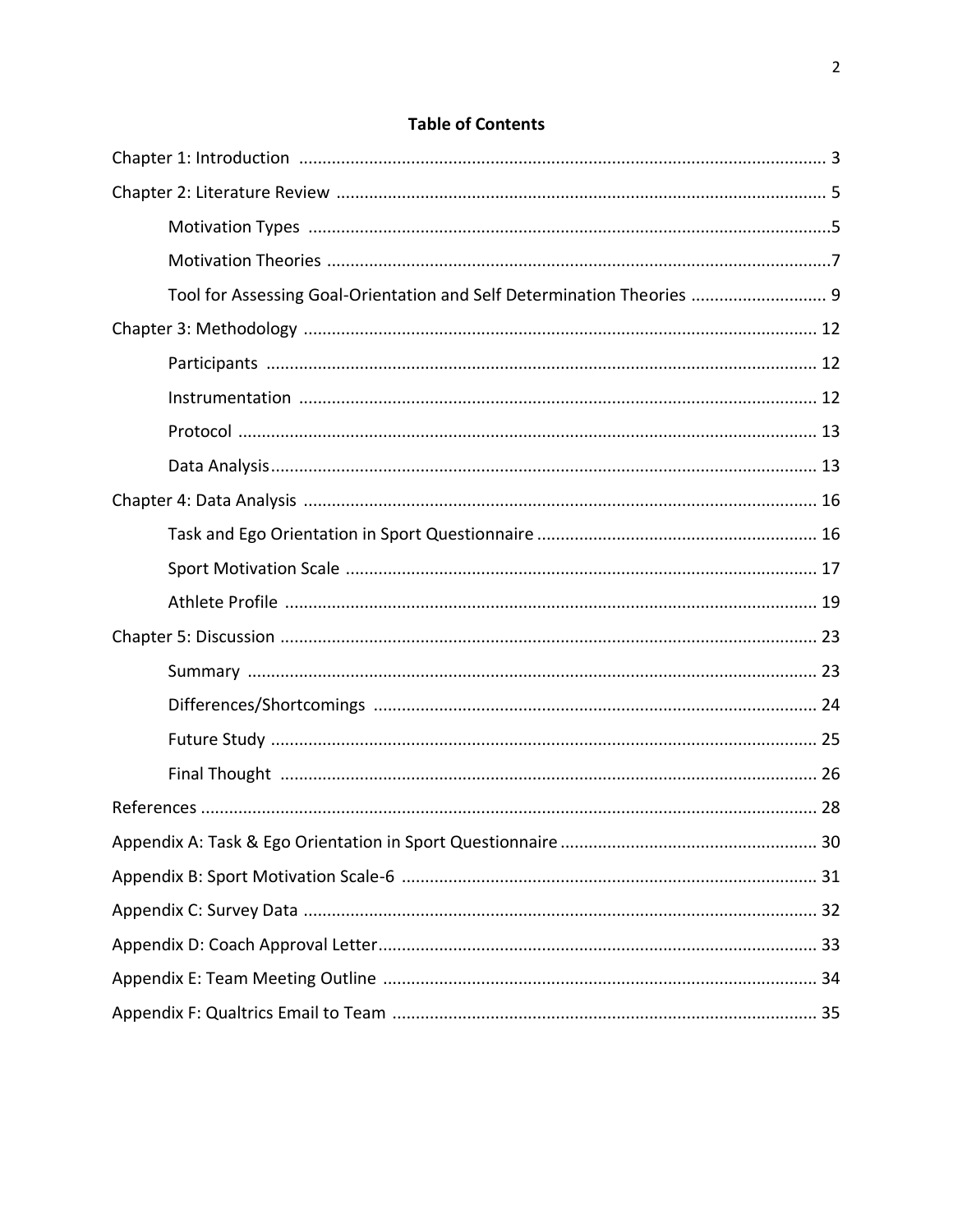#### **Introduction**

Coaching athletics at the collegiate level involves many skills and talents. Coaches must utilize their unique personalities, competencies, communication skills, motivational techniques and leadership behaviors in the development of their athletes. Not only do coaches aim to effectively teach their athletes the necessary technical and tactical skills required for their sport, coaches use their own methods of motivation in order to encourage athletes to achieve individual and team goals. Although success in sport depends on many different factors, an athlete's motivation is one of the most important factors. This motivation will ultimately influence the functioning of a team, the quality of its performance and achievements, and the persistence of its athletes. With the individual differences in athlete dispositions (i.e. personality, goal orientations), the issue that arises for coaches is identifying the motivational methods that have the greatest influence on an athlete's motivation.

The purpose of this study is to analyze the motivational dispositions of college male basketball players, ultimately examining whether these players are more intrinsically or extrinsically motivated. Understanding the empirical evidence and theory presented in this study which explains motivational behavior, could contribute to changes in coaching behavior in the future so as to change it to a more desirable direction.

Using questionnaires commonly used in the field of psychology, we identify the achievement goal tendencies athletes exhibit in their sport setting, as well as the specific types of motivation they have pertaining to their sport. From the motivational dispositions of the athletes we attempt to help coaches learn the motivation techniques that have the greatest influence on athlete motivation.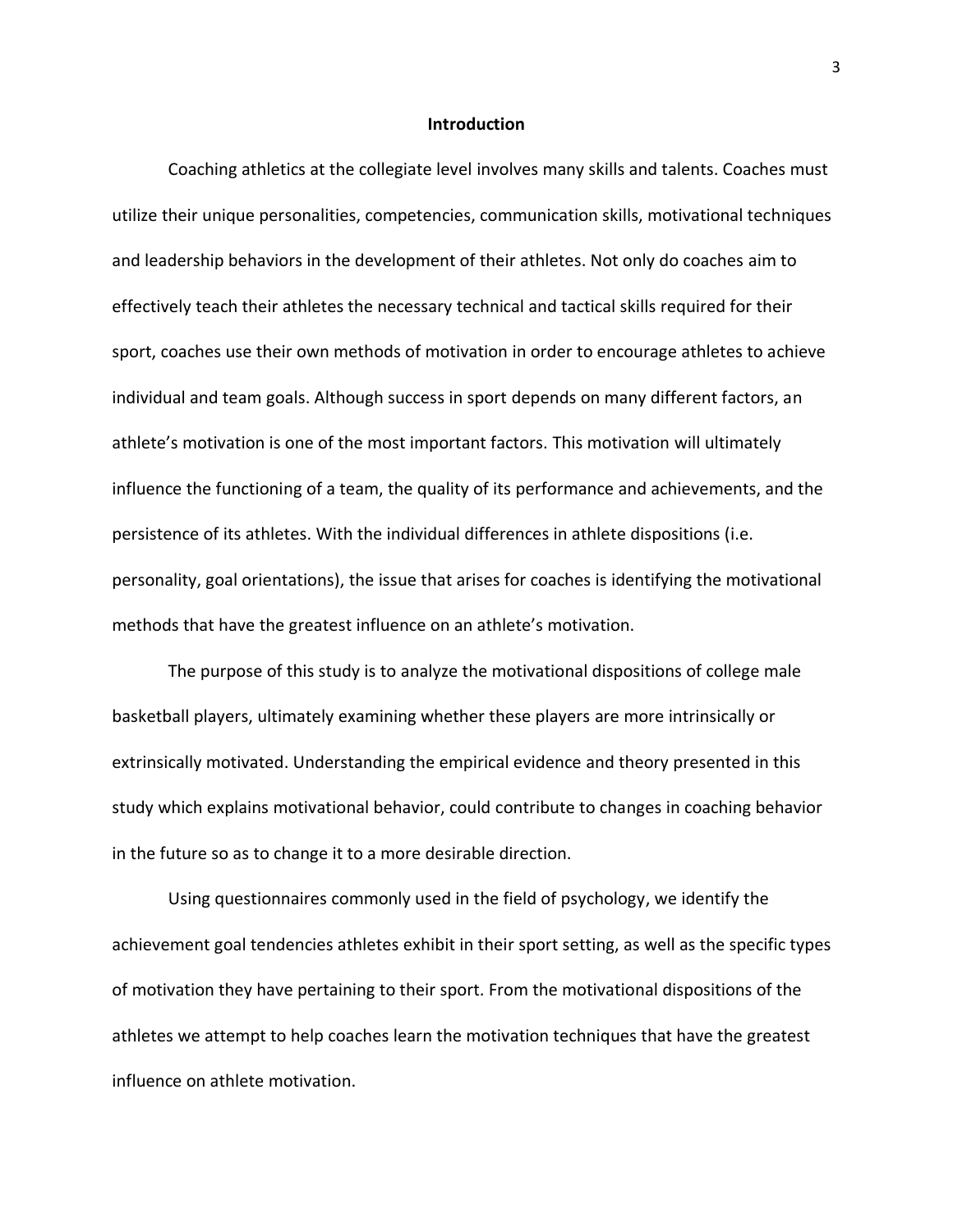Due to the geography and access to subjects, one delimitation of the study is the number of subjects that will be included in the data collection process. Not all Division II male basketball players in the United States will be studied here; members of the men's basketball team at a small university in southeastern Minnesota will be included in data collection.

Following sections present an overview of the topic relating to athlete motivation and the current research literature that has already been conducted on the topic to provide a baseline knowledge to the reader regarding the content of this study. A detailed outline of the methodologies utilized in this study, including specific subjects, data collection methods, and data analysis are also presented.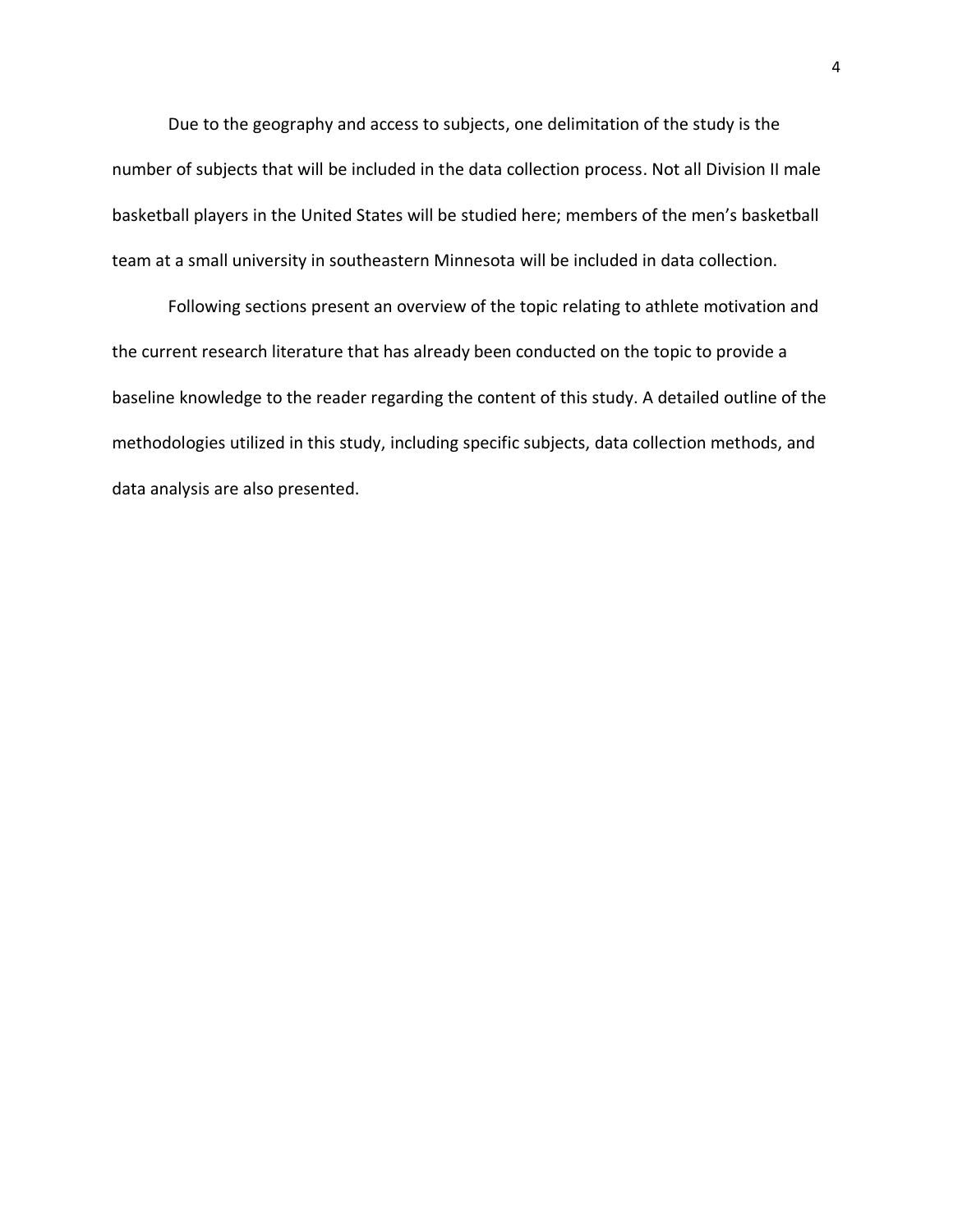#### **Literature Review**

In the pursuit of sports excellence, maximizing athletes' motivation has always been a key concern in sport psychology. Motivating athletes can be challenging, but coaches and administration must be able to accomplish this task in order for their teams to succeed and win games. Motivation can be defined as, "the internal processes that activate, guide, and maintain behavior" (Sheldrick, 2012). In other words, motivation represents the influence, either internal or external, that determines whether a person starts and commits themselves to a specific activity, as well as the effort invested in it (Moreno, 2010). Coaches must be able to understand their athletes' motivational triggers to get them motivated and keep them performing at a high level.

#### **Motivation Types**

#### **Intrinsic motivation.**

Although athletes can be motivated to compete in and practice their sport for many different reasons, these reasons fall into two main categories of motivation. Athletes may have passion for simply playing their sport, or love the satisfaction of mastering current abilities and/or learning a new skill. These reasons would be categorized as intrinsic motivation, where the participation is driven by internal motives, such as pleasure and enjoyment (Ryan, 2000). Three types of intrinsic motivation have been identified: 1) intrinsic motivation to know (doing the sport for the pleasure of knowing more about that sport), 2) intrinsic motivation to accomplish (doing the sport for the pleasure of improving one's skills) and 3) intrinsic motivation to experience stimulation (doing the sport for the pleasure of having stimulating experiences) (Moreno, 2010). Intrinsically motivated athletes generally concentrate on skill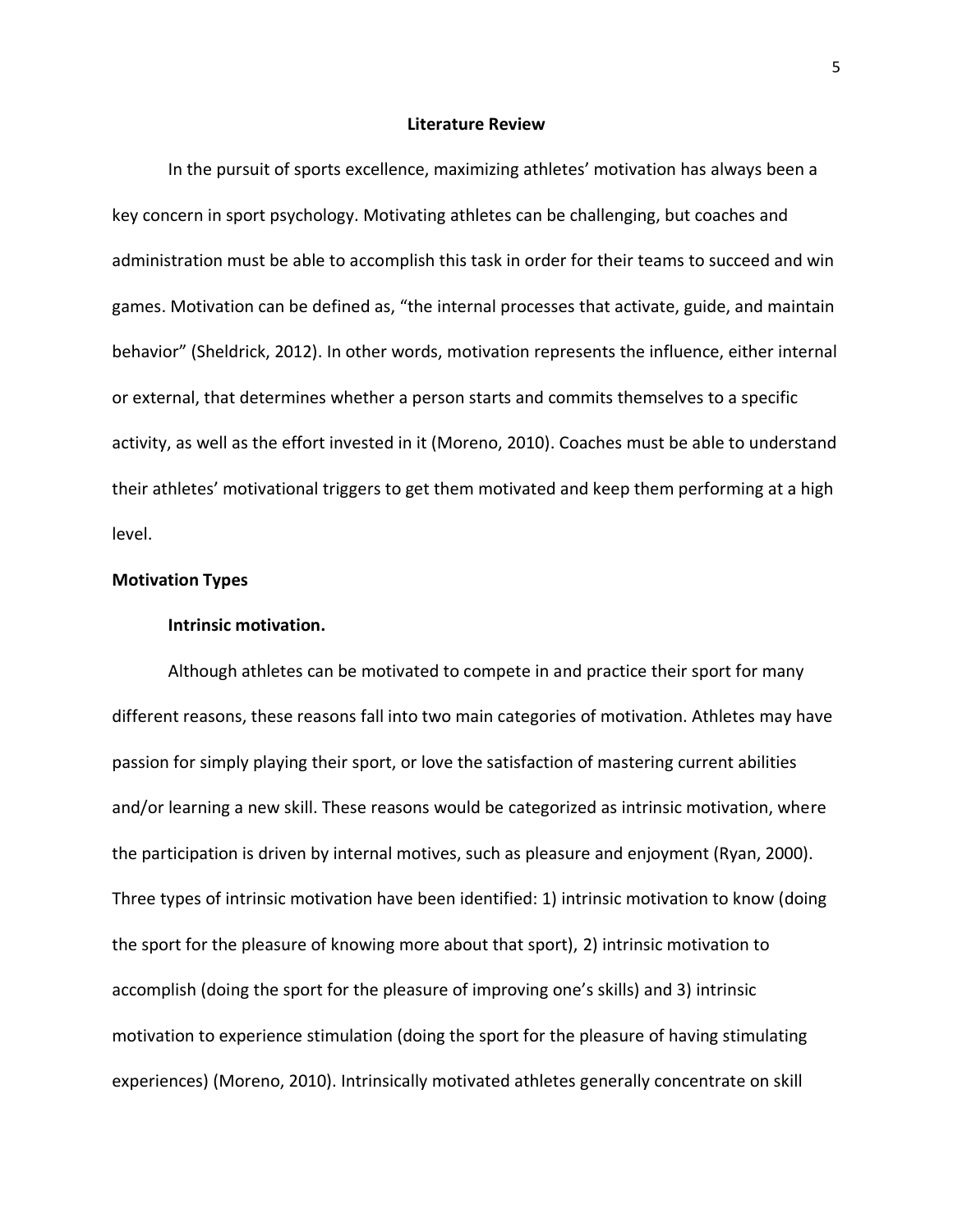development and personal growth and thus experience higher levels of enjoyment in their sport (McCarthy, 2011). Basketball players Kobe Bryant and Lebron James are examples of highly intrinsically motivated athletes who are always looking to develop and elevate their basketball performance, and are often the first and last players in the gym (Sheldrick, 2012). According to previous research and theories of motivation, which will be explained later, intrinsic motivation is critical in sustaining involvement in sport and physical activity (Chian, 2008).

#### **Extrinsic motivation.**

While intrinsic motivation entails participation in an activity for fun, pleasure, excitement, and the satisfaction associated with it, extrinsic motivation involves participation for external factors of reward or punishment. Athletes may participate in sport to receive monetary awards (i.e. scholarships, future professional contracts), gain social approval among their peers and community, or to avoid punishment (Sheldrick, 2012). Extrinsically motivated athletes tend to focus on the competitive or performance outcomes. Extrinsic rewards are necessary to competitive sports because, when used correctly, they can be beneficial to athletes. However, athletes in highly competitive levels of sport may experience decreases in their intrinsic motivation because of the increasing use of extrinsic rewards offered by the media, coaches, and parents. Self-determination theory is a widely used theory in motivation that explains and discusses these types of motivation (Deci, 2008). The following sections will explain two primary motivational theories that are utilized in the field of sport psychology.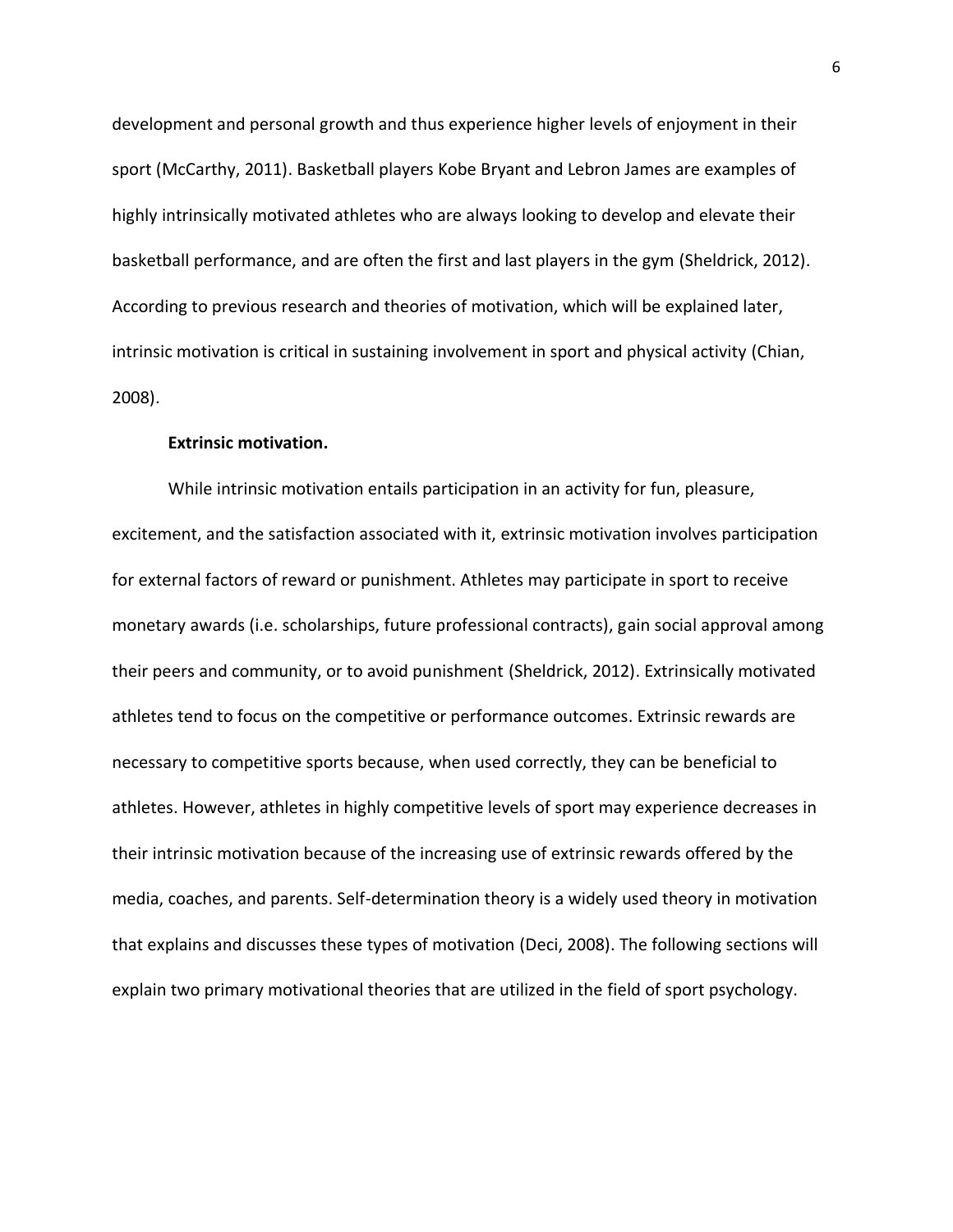#### **Motivational Theories**

#### **Goal Orientation Theory.**

Goal Orientation Theory, also known as Achievement Goal Theory, examines the behavioral tendencies of individuals in achievement settings (i.e. sport). Rather than focusing on the content of *what* people are trying to achieve, goal orientations define *why* and *how* people are trying to achieve various objectives and exhibit achievement behavior (Kaplan, 2007). Two primary goal perspectives are identified in the goal orientation theory, which are task and ego.

Task, or mastery goal orientation, refers to an individual's preference of developing competence with the primary focus on personal development and growth pertaining to a task or skill (Kaplan, 2007). In the case of sport, task-oriented athletes view success as being achieved when mastery or improvement in a task or skill is realized, and persevere when faced with adversity or defeat. Task goal orientation is regarded as more favorable than ego goal orientation because it fosters intrinsic motivation, and is associated with positive levels of accomplishment, self-esteem and well-being (Kaplan, 2007).

Ego, also called performance goal orientation, is the other perspective of Goal Orientation Theory. Ego refers to an individual's preference of demonstrating competence with the primary focus on outperforming others and creating an impression of high ability compared to the rest. Compared to task-oriented individuals, ego-oriented individuals use competition with others as their main motivator, viewing success as achieved when they perform better than their competitor (McCarthy, 2011). Ego orientation is considered less favorable than task orientation because it can decrease intrinsic motivation and effort, although some research has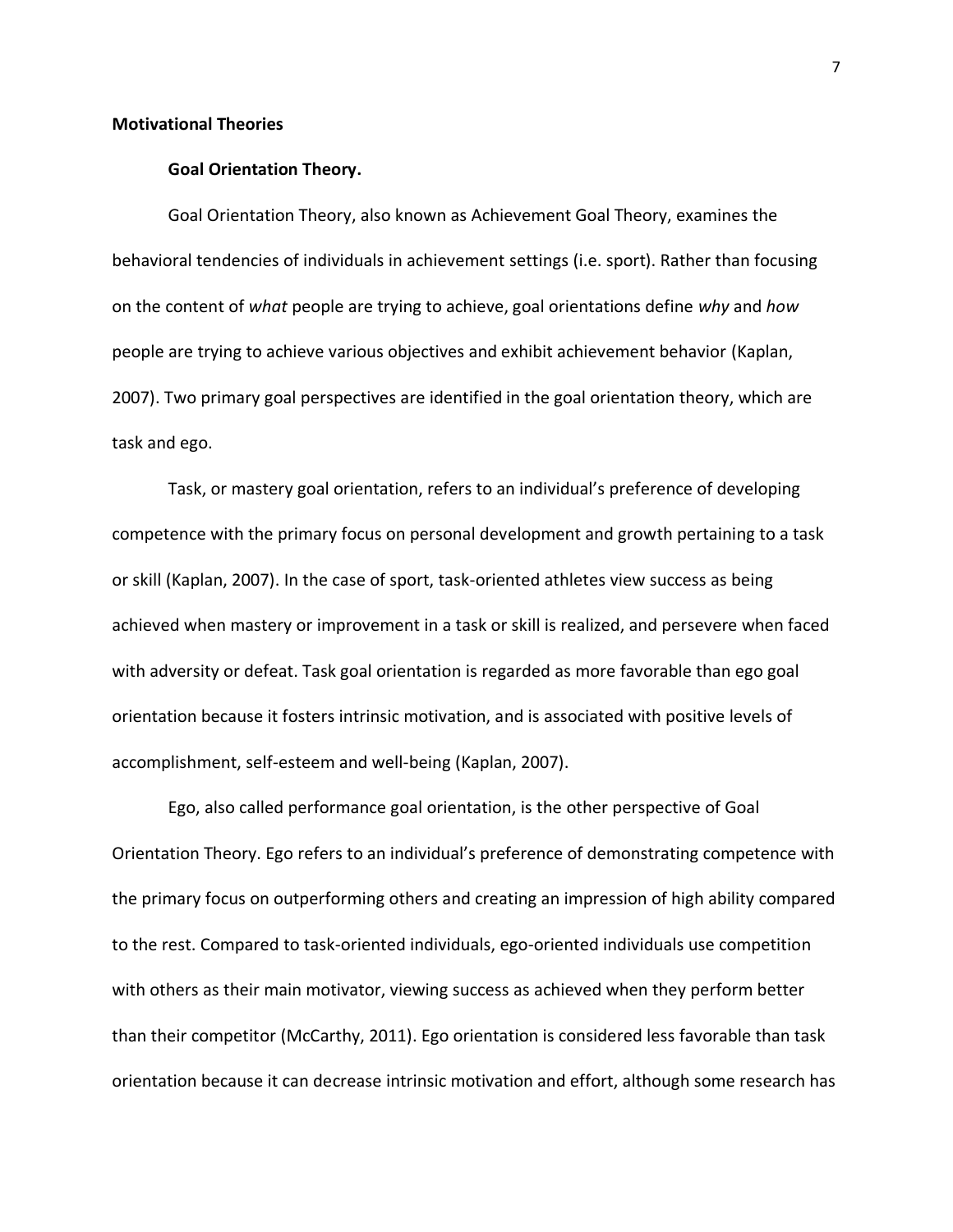shown positive correlations between both goal orientations. One study reported young Korean athletes with both high task and ego orientations was associated with greater perceived enjoyment, competence, and effort for male athletes (Kim, 1997).

From this study, as well as many others, it is important to note that task- and goalorientations are independent of each other; that is, an individual can be high or low on each or on either orientation at the same time. In contrast to the study previously mentioned, another study (Duda, 1988) showed that athletes with high ego- and low task-orientation spent the least amount of time practicing and preparing for a game. Both studies suggest that higher levels of task-orientation in individuals results in increased participation and effort in the sport, regardless of the level of ego-orientation that is present (Duda, 1988). Knowing these relationships between task- and goal-orientations, coaches should attempt to increase task orientation in their athletes in order to promote higher levels of intrinsic motivation and effort. Various studies have shown that athletes with coaches that are more task and learningoriented experience greater intrinsic motivation compared to those that have ego and outcome-oriented coaches (Barić, 2009).

#### **Self-Determination Theory.**

Self-Determination Theory (SDT) suggests that specific types of motivation influence the degree to which an individual attempts to satisfy basic psychological needs, and looks for the conditions that enhance or diminish these types of motivation. In other words, SDT focuses on the types of motivation people have for the engagement of particular activities (Deci, 2008). SDT distinguishes three general categories of motivation, namely intrinsic, extrinsic, and amotivation. As mentioned earlier, intrinsic motivation is characterized by participation in the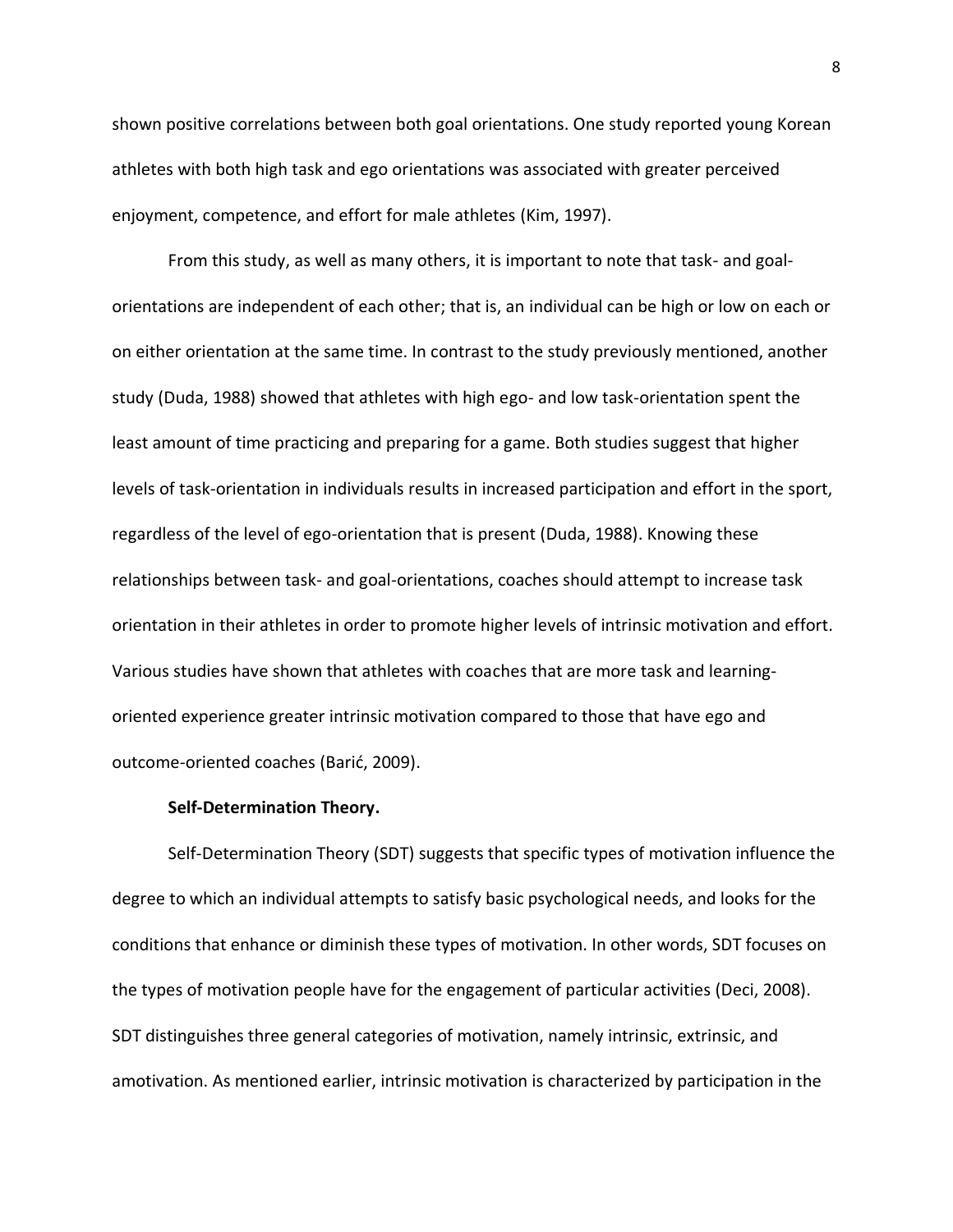search of pleasure and enjoyment, whereas extrinsic motivation refers to participation influenced by external motives. In contrast to both intrinsic and extrinsic motivation that initiate and guide behavior, amotivation is characterized by a complete lack of intention and motivation in a particular activity. Past research has found that gradual progression from amotivation to intrinsic motivation causes increasingly positive consequences, not only for psychological functioning, but also performance in sports (Deci, 2008). This is due to an increase in enjoyment and satisfaction of the sport, as well as persistence and positive emotions. In a study by Kazmi (2014), it was found that intrinsic motivation is a strong predictor that an athlete will set and commit to goals that lead to improved performance in their sport.

#### **Tools for Assessing Goal-Orientation and Self Determination Theories**

The most reliable and valid method of assessing individual differences in goal orientations in athletic settings across multiple populations is the Task and Ego Orientation in Sport Questionnaire (TEOSQ) (Castillo, 2010). The TEOSQ is a modified version of the original questionnaire developed to assess individual goal perspectives and subsequent behavior in the educational setting. From previous literature demonstrating the positive correlations between task and ego-orientations and predicted behavior, sport psychologists advocated the value of considering differences in goal perspective in the study of behavior and experiences in the athletic context (Duda, 1989).

Within the framework of SDT, the most widely used tool for assessing individual motivation orientations in the sports setting is the Sport Motivation Scale (SMS). The SMS is a modified and translated scale from the original French version, which was adapted from the Academic Motivation Scale (AMS) (Mallett, 2007). The SMS-6 utilized in this research is a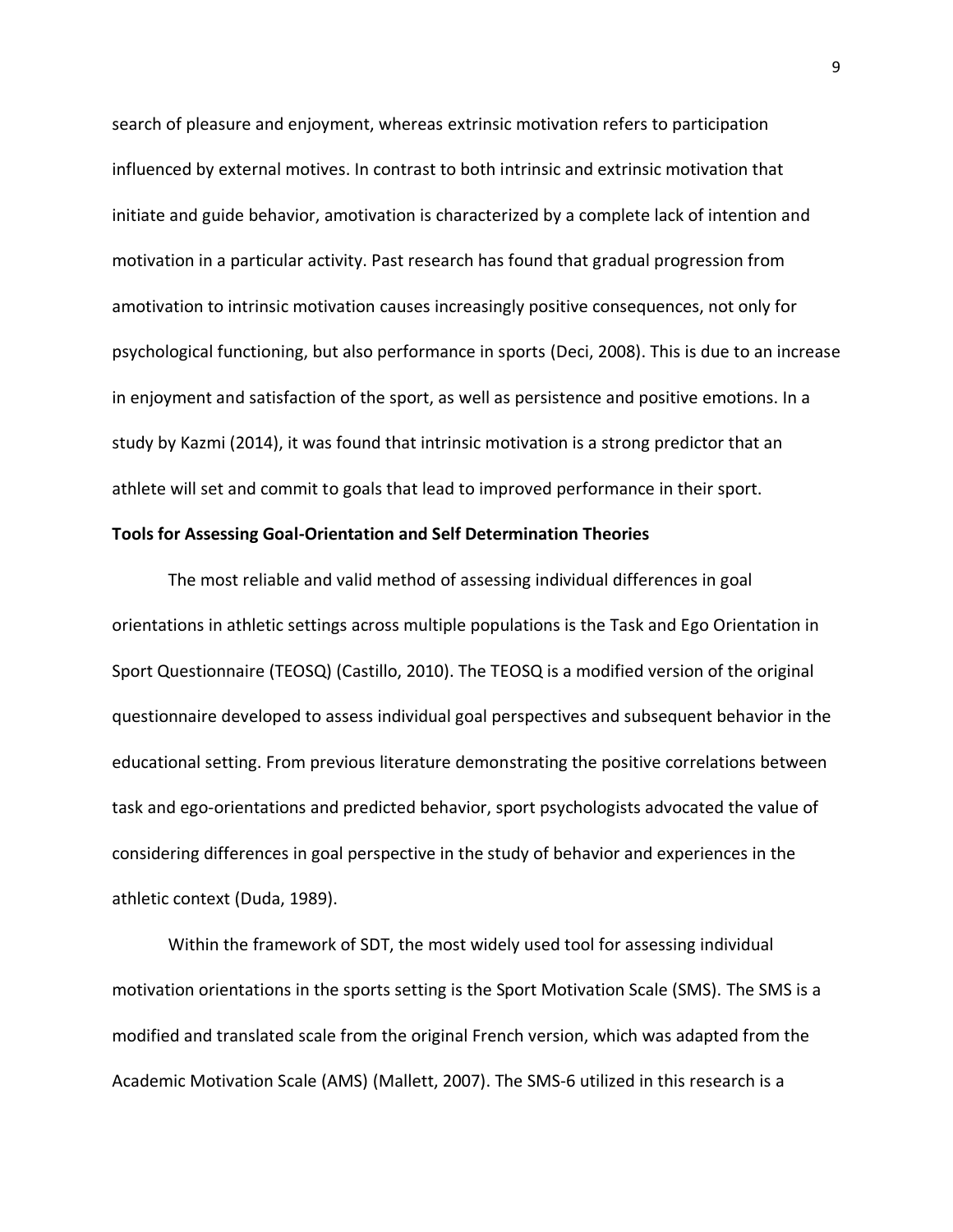revised version of the SMS with additional motivation items and replaced problematic items. The SMS-6 is a more reliable and valid measure for assessing an athlete's motivation toward sport participation. A detailed description of the tools and their use in this research will be presented in the next section (Mallett, 2007).

Information gathered from these instruments can serve as a valuable resource for sport coaches for keeping their athletes motivated in order to achieve continued team success. Although coaches have their own leadership styles and motivational behaviors, they may not be aware that they may need to cater their motivational approach to particular athletes based on the motivational dispositions of each individual (Sheldrick, 2012). Data from the TEOSQ can help coaches understand that not everyone is motivated to complete tasks, play harder, or give that extra bit at the end of the game. An athlete with high task-orientation score tells the coach that he/she is intrinsically motivated to overcome obstacles to achieve mastery in a skill or task. These athletes do not give up easily, usually giving maximum effort at all times, which coaches tend to look for in their players. Knowing this information about this athlete, coaches must encourage and sustain this level of motivation (Sheldrick, 2012).

Alternatively, an athlete with low task and high ego-orientation score will require different motivation tactics to achieve a high level of effort and motivation. Coaches may need to reward athletes for playing well with more playing time or positive praise. Coaches must also put these ego-oriented athletes in practice and game situations where they will feel successful in order to promote higher levels of motivation.

Motivation scores from the SMS-6 can also give coaches great insight into why or why not their athletes give effort to their sport. Data from this instrument can help coaches explain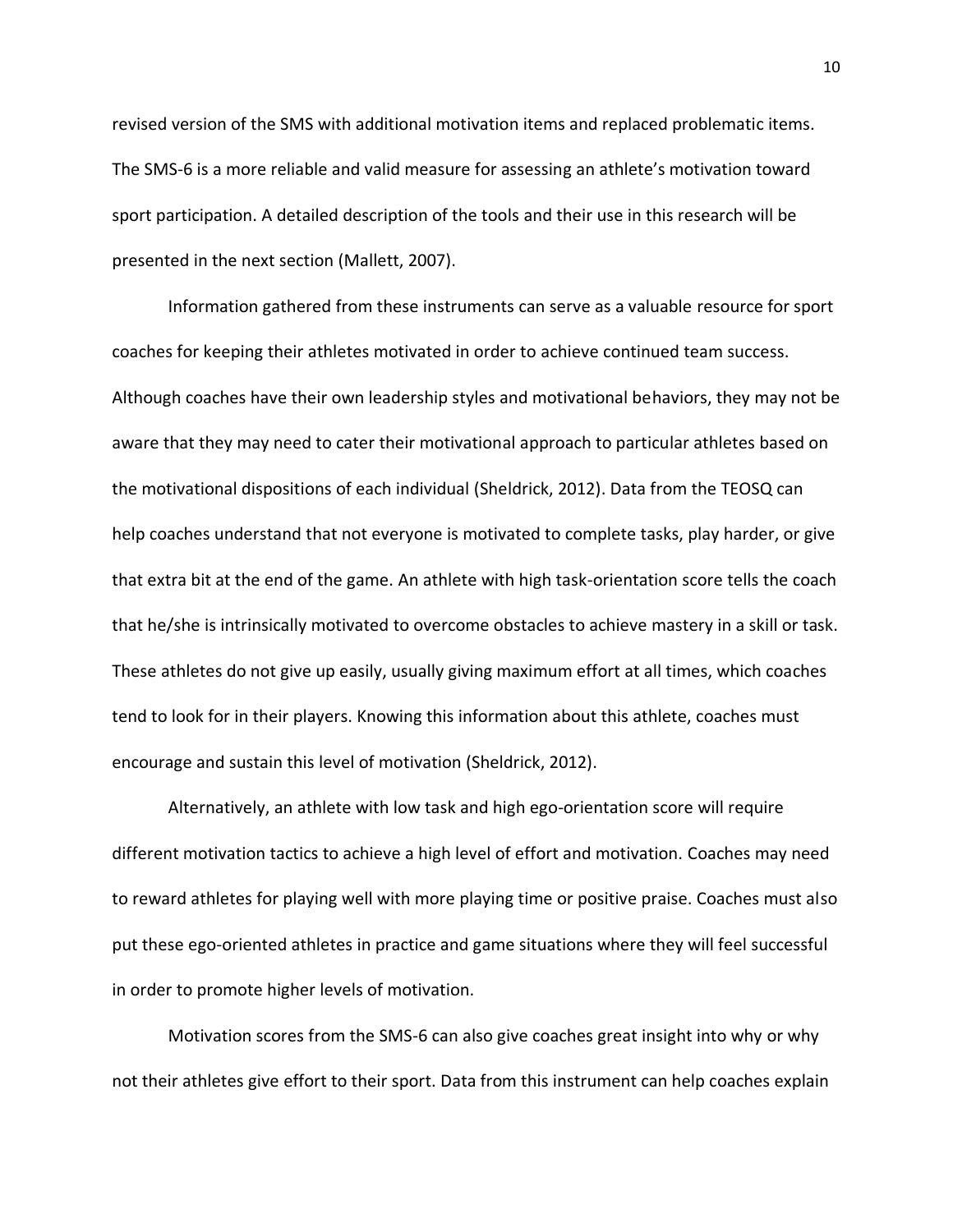any changes in motivation patterns from their athletes. For example, if an athlete that previously contributed great effort in their sport now does not, and has a lower mean score for intrinsic motivation or higher mean score for amotivation, there is a good chance that athlete has lost the motivation and passion to engage in that sport. In this case, the coach must find and spark the athlete's motivation, or remove that athlete from the team altogether in order prevent jeopardizing the success of the team. If another athlete has a high mean score for intrinsic motivation, the coach would be able to explain the athlete's tremendous effort on the court. In addition, as mentioned above, coaches must support this level of motivation to ensure the athlete performs to his/her potential (Sheldrick, 2012).

To gain an understanding of the motivational dispositions of collegiate male basketball athletes, the motivational types pertaining to their sport and goal-orientations of a Division II team of male basketball athletes will be assessed and analyzed in this paper. With the understanding of specific motivations, as well as the goal orientations of their athletes, coaches can effectively utilize appropriate motivational methods to increase motivation to optimize performance and improvement, ultimately resulting in team success.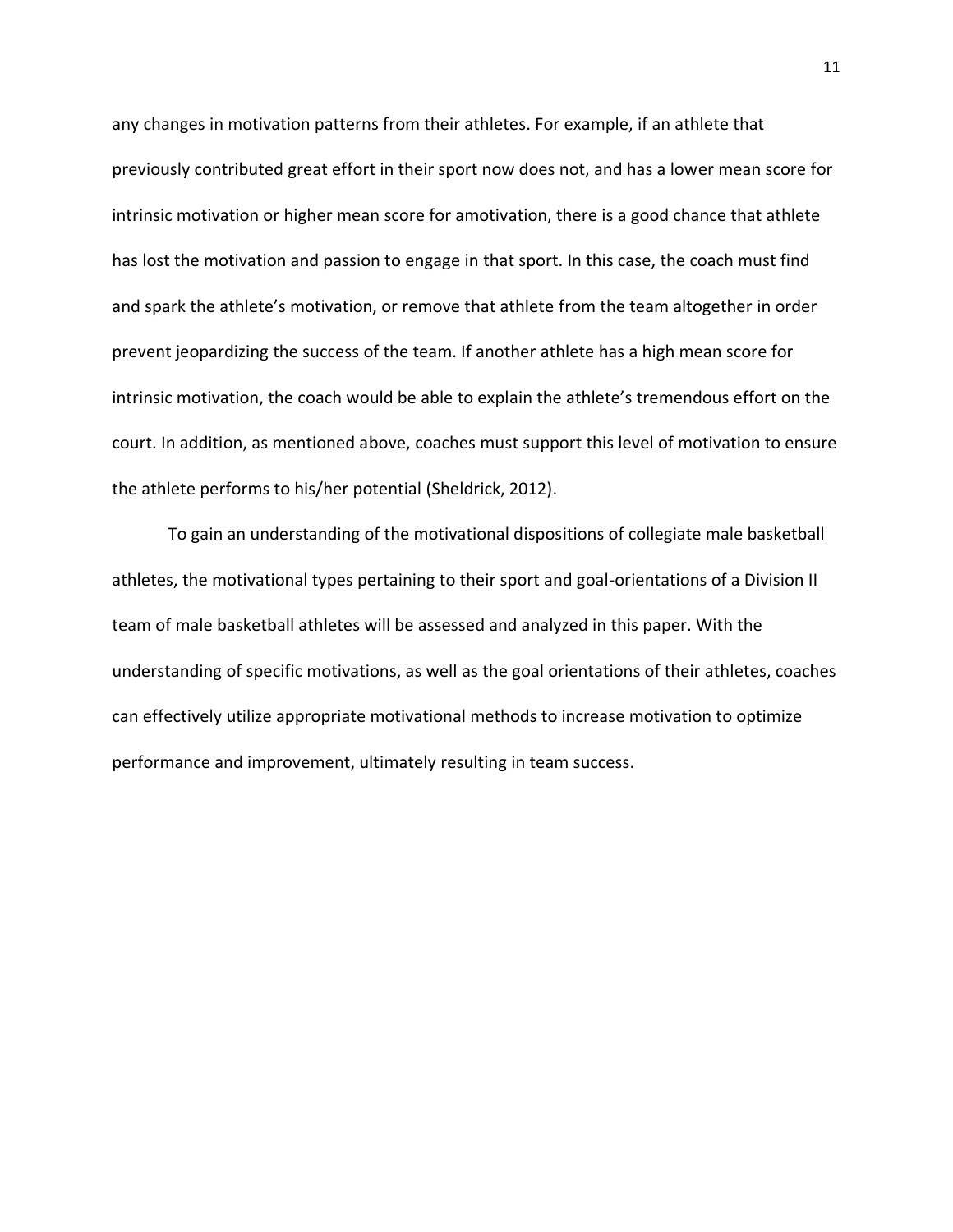#### **Methodology**

Two instruments that measure different forms of motivation were used with the sample. Below is a description of the sample.

#### **Participants**

The sample in this research is 15-20 male collegiate basketball players. All athletes participate on the varsity basketball team at a small Midwest university.

#### **Instrumentation**

#### **Task and Ego Orientation in Sport Questionnaire (TEOSQ)**.

The TEOSQ is a 13-item questionnaire designed to assess task (7 items) and ego (6 items) orientations as proposed by Nicholls' (1989) model of achievement motivation (Duda, 1989). When completing the instrument, the participants were requested to think of when they felt most successful in their particular sport and then indicate their agreement with items reflecting task-oriented (e.g., "I feel successful in sport when I work really hard") or egooriented (e.g., "I feel successful in sport when the others can't do as well as me"). Responses are indicated on a 5-point Likert Scale with 1 = *strongly disagree* and 5 = *strongly agree*. Athletes are given a mean score for both task- and ego-orientation.

#### **Sport Motivation Scale-6 (SMS-6)**.

The SMS-6 is a 24-statement survey that is intended to identify the perceived reasons for participating in sport, measuring six forms of motivation reflecting varying degrees of selfdetermination along a motivation continuum (Ryan, 2008). Participants are asked to respond to the question, ''Why do you practice your sport?'' and must rate how much the statement corresponds with their reasoning for engaging in their sport. Responses are answered using a 7-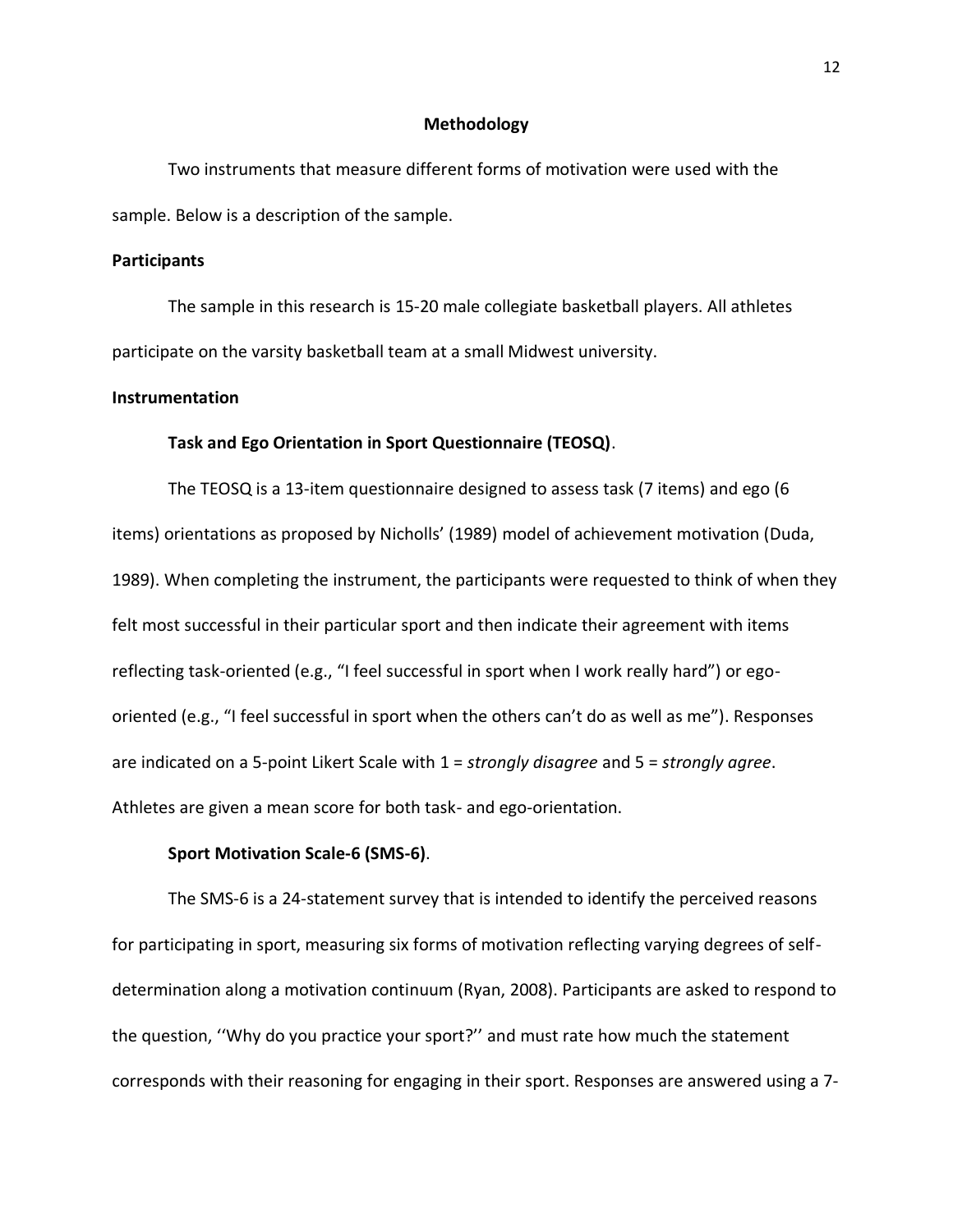point Likert Scale ranging from 1 = *does not correspond at all* to 7 = *corresponds exactly* (Kazmi, 2014). Athletes are given a mean score in each of the three categories of amotivation, extrinsic motivation, or intrinsic motivation. There are 4 questions each that correspond to amotivation and intrinsic motivation, and 16 questions corresponding to extrinsic motivation (Mallett, 2007).

#### **Procedure**

The head men's basketball coach was approached and the study was explained to him. Permission to use his players for the study was requested, and approval from the coach was granted (Appendix D). A request was submitted and approval from the university's Institutional Review Board (IRB) was granted.

The TEOSQ and the SMS-6 were both entered in the survey software called Qualtrics. The full questionnaires can be referenced in Appendix A and B. The researcher sent an email with a link to both instruments to the participants' university-issued email address (Appendix F). Each questionnaire began with a consent statement. The athletes were told that participation in this study was voluntary and that their responses would be anonymous. Athletes were instructed to complete both questionnaires on their own time, alone and not in close proximity to fellow teammates to avoid influencing individual responses. Athletes were also asked to respond to both questionnaires as honestly as possible in order to collect most accurate data.

#### **Data Analysis**

Data collected from the two instruments will be used to understand motivational profiles of the participants. First, using the Task and Ego Orientation in Sport Questionnaire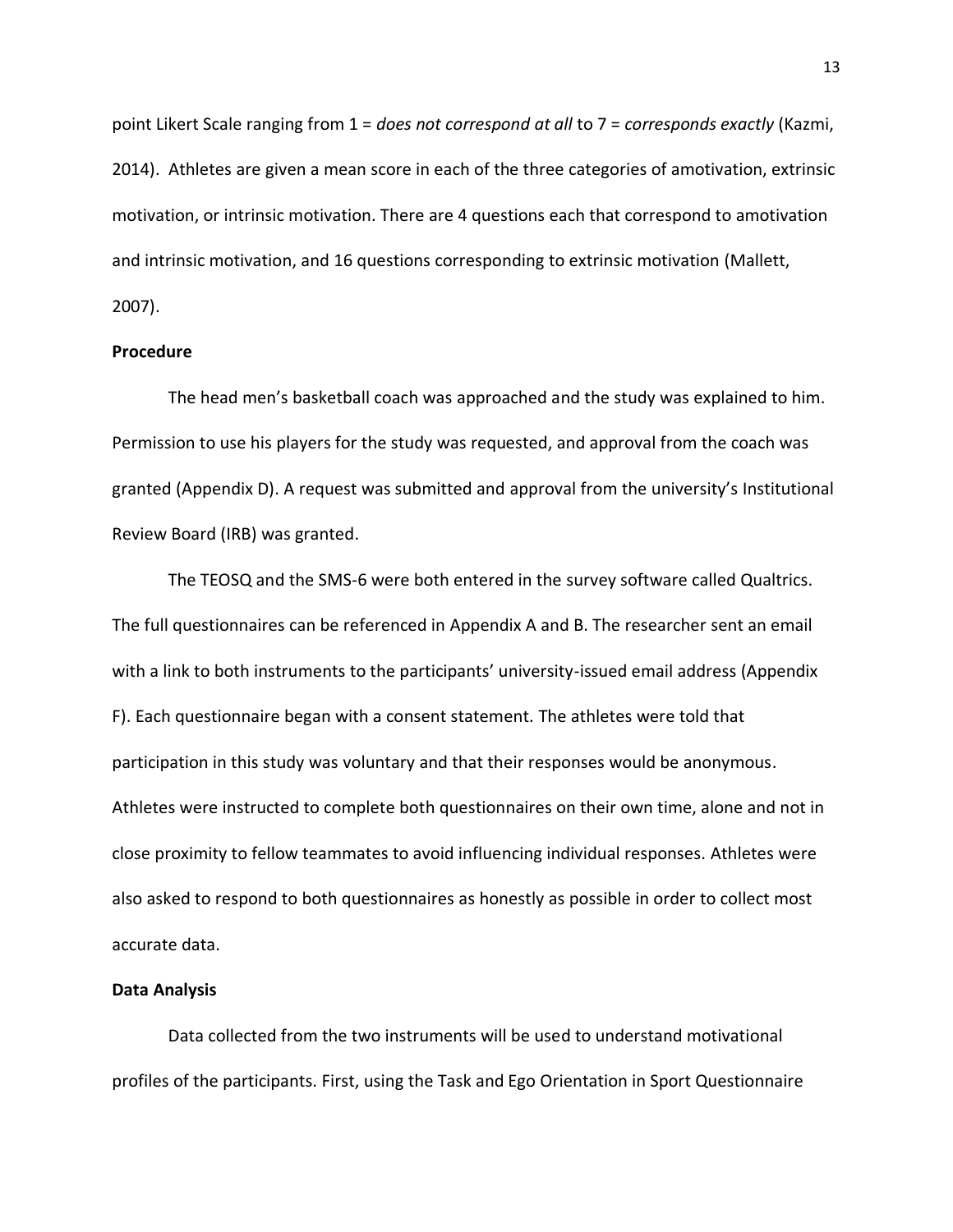(TEOSQ – Appendix A), mean scores of task and ego orientations will be calculated from the participants' responses to the 13 questions. Mean scores of both orientations fall between 1 and 5, with 1 being a low orientation and 5 being a high orientation. Task and ego-orientations are independent of each other. A high score (5) for both task and ego orientations indicate a high desire to participate in sport in order to master a skill and experience pleasure, as well as to compete against others. These high scores are associated with greater levels of intrinsic motivation, effort and well-being. Conversely, a high ego-orientation (5) and low taskorientation (1-2) indicate a high desire solely to compete against and outdo others in order to experience competence and pleasure. These score are associated with low levels of intrinsic motivation and effort. Mean scores from the TEOSQ will help the researcher in identifying and understanding why particular behaviors of the athletes are exhibited in their sport.

The second instrument of data collection, the Sport Motivation Scale-6 (Appendix B), gives the researcher insight into the types of motivation the participants have for participating in their sport. Mean scores for each of the three motivation types (i.e., amotivation, extrinsic, intrinsic) will be calculated from the participants' responses to the 24 statements regarding the question "Why do you practice your sport?" Similarly to goal orientation as measured on the TEOSQ, participants in the Sport Motivation Scale-6 can have high and/or low mean scores for all three motivation types at the same time. High mean scores of extrinsic motivation indicates that participants engage in their sport (in this case, collegiate basketball) solely for extrinsic reasons (i.e. social and/or material rewards). High mean scores of both intrinsic and extrinsic types of motivation indicates participation for both extrinsic rewards and intrinsic satisfaction.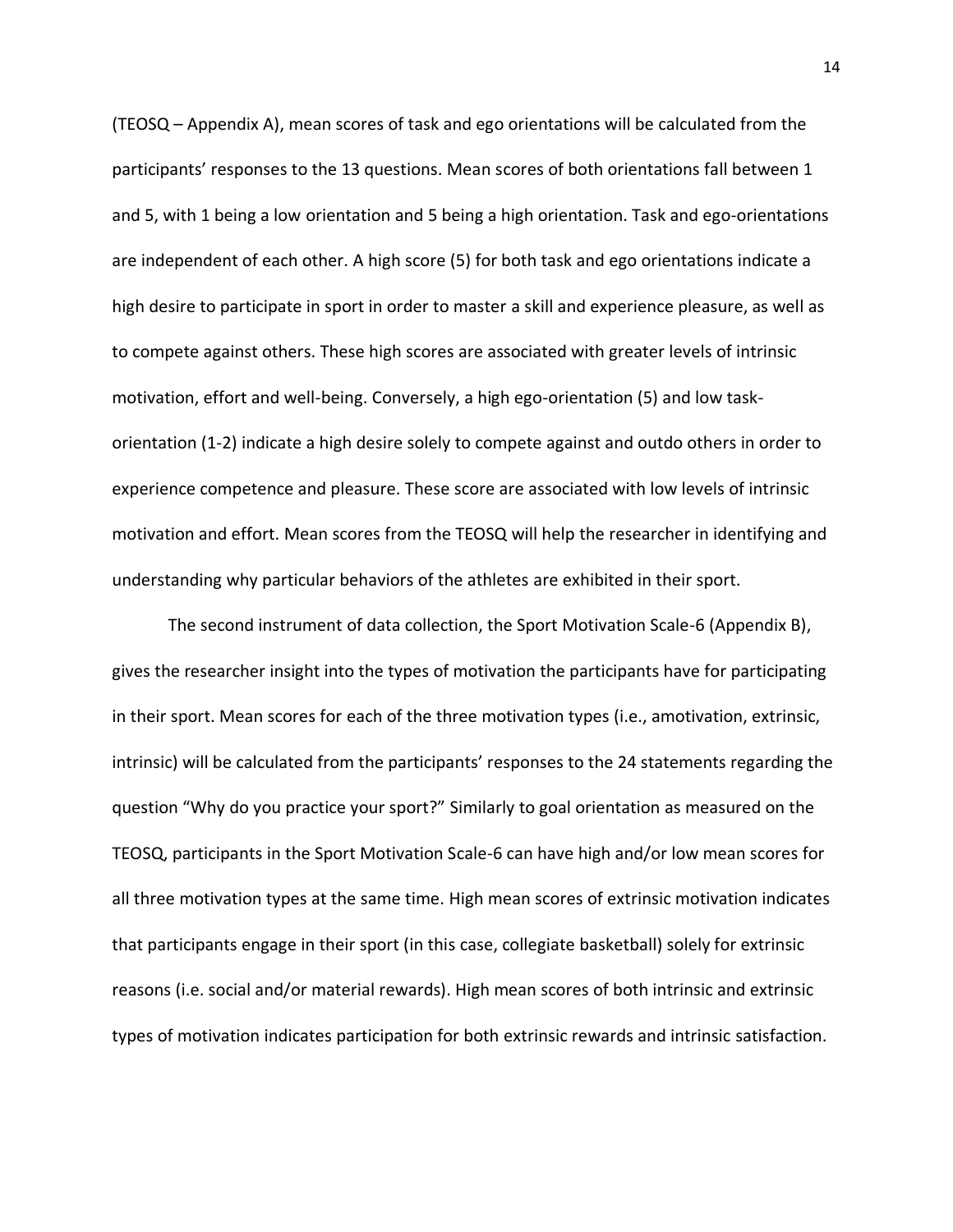Mean score on the three types of motivation will be compared by respondent and averaged across the participants for a team mean score.

Data and conclusions collected from the TEOSQ and SMS-6 by the researcher will be shared with the men's basketball coaching staff in order to help the coaches see inside the minds of their athletes regarding their motivational tendencies and behaviors.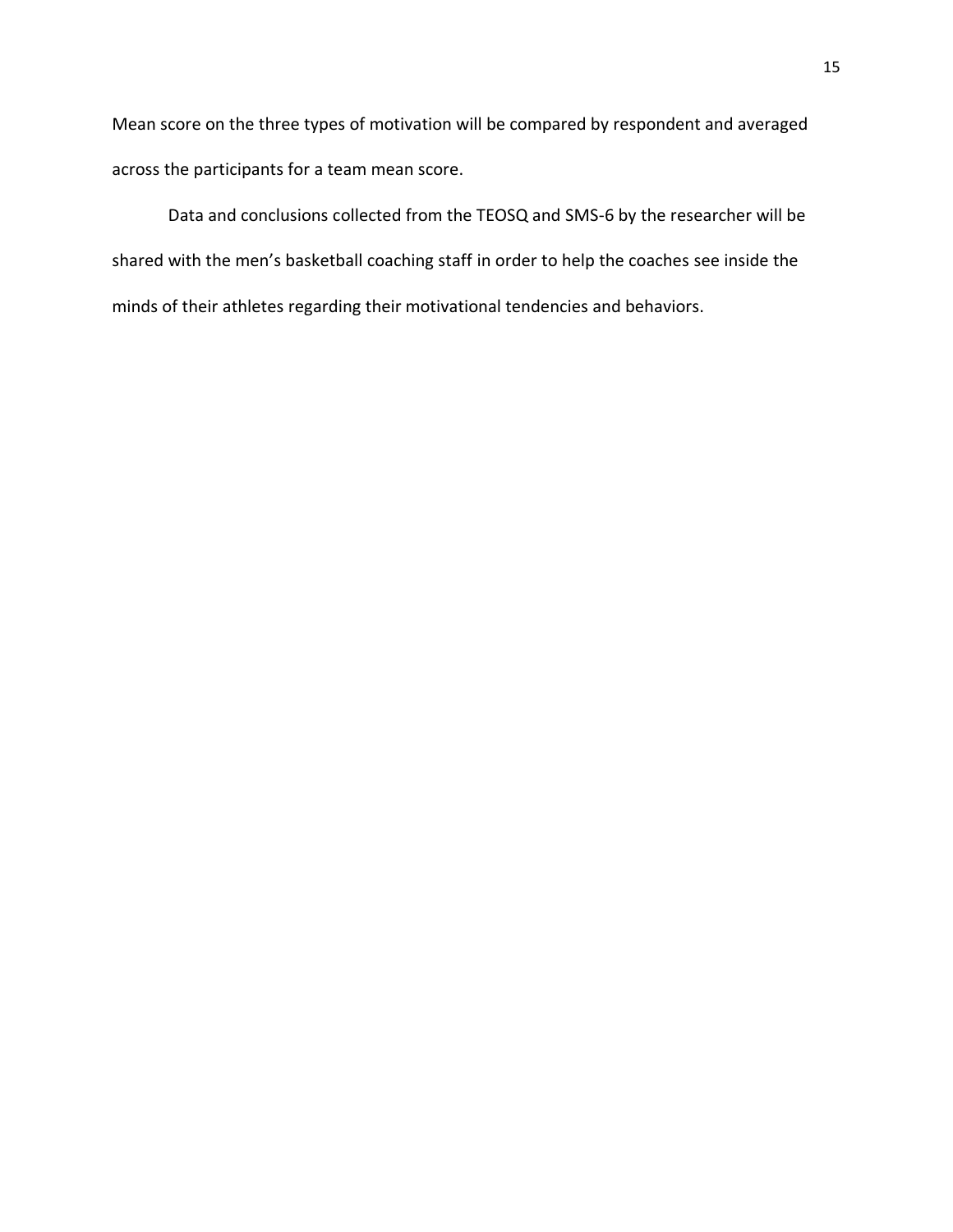#### **Data Analysis**

Upon the completion of data collection, 12 male college basketball players completed two separate surveys that analyzed athletes' motivational dispositions in the context of their sport. Information gathered from both surveys gives insight to whether male college athletes are extrinsically or intrinsically motivated when participating in their respective sport.

#### **Task and Ego Orientation in Sport Questionnaire**

The first of these two surveys was the Task and Ego Orientation in Sport Questionnaire. This included 13 questions that examined the athletes' achievement behavior in the sport's arena. Mean scores for both task and ego orientation for each participant are presented in Table 1.

|                     | Ego Orientation | <b>Task Orientation</b> |
|---------------------|-----------------|-------------------------|
| Respondent 1        | 3.8             | 4.9                     |
| <b>Respondent 2</b> | 3.5             | 5.0                     |
| <b>Respondent 3</b> | 4.7             | 5.0                     |
| Respondent 4        | 3.8             | 5.0                     |
| <b>Respondent 5</b> | 4.5             | 4.1                     |
| Respondent 6        | 4.0             | 4.3                     |
| Respondent 7        | 2.0             | 4.0                     |
| <b>Respondent 8</b> | 3.7             | 5                       |
| Respondent 9        | 4.0             | 3.7                     |
| Respondent 10       | 3.5             | 4.1                     |
| Respondent 11       | 2.2             | 5                       |
| Respondent 12       | 4.3             | 4.4                     |
| <b>TEAM</b>         | 3.7             | 4.5                     |

*Task and Ego Orientation in Sport Questionnaire (TEOSQ) (n=12)*

Task orientation scores for the 12 respondents ranged from 3.7 (low) to 5.0 (high) with a mean team score of 4.5. This suggests that all of the participants were motivated by the task of playing basketball, wanting to master the necessary skills to play well and succeed at the game.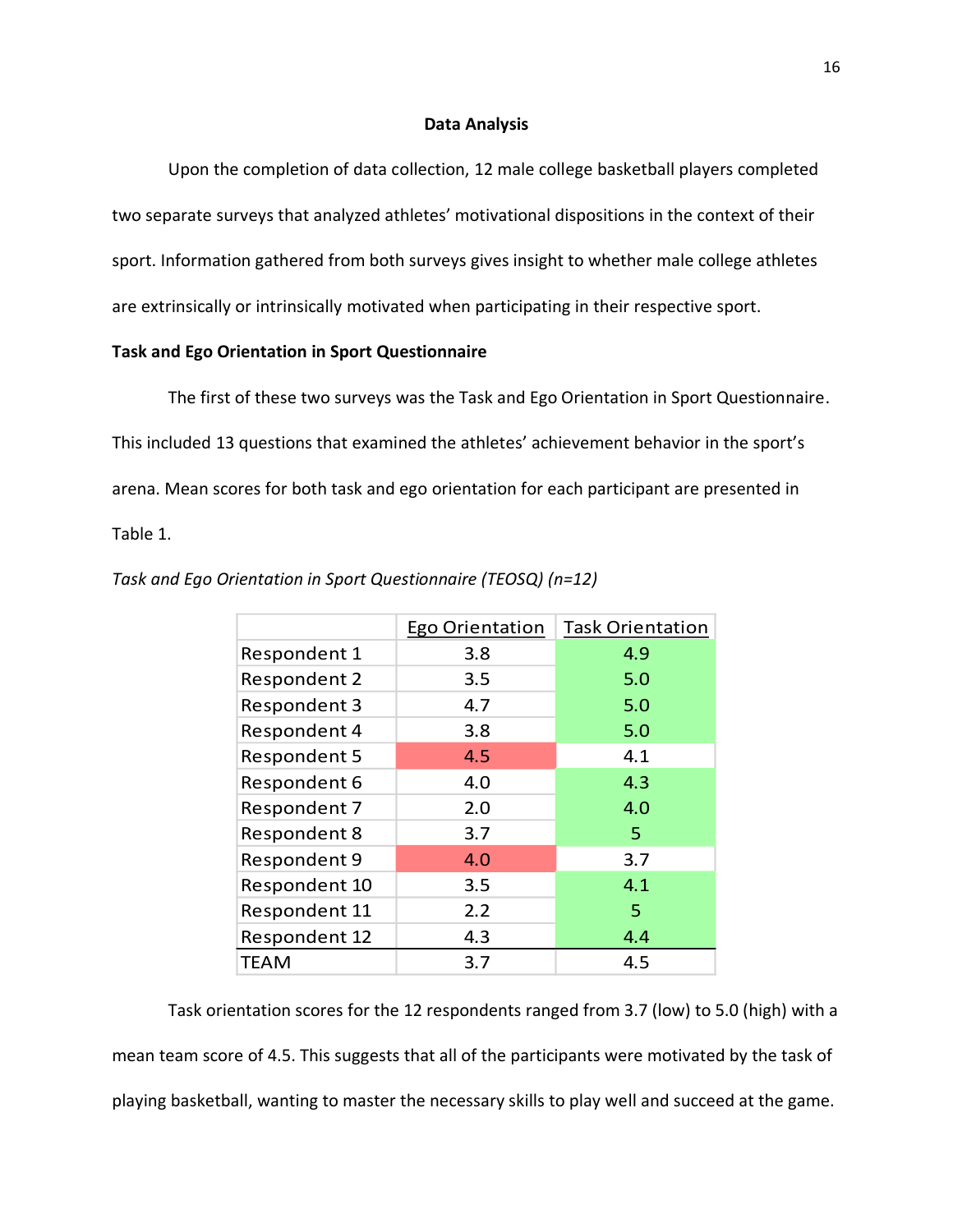Ego Orientation scores for the 12 respondents ranged from 2.0 (low) to 4.7 (high) with a mean team score of 3.7. This suggests that, although not as strong as the task score, the respondents played basketball for the personal satisfaction it provided by performing better than their peers.

Task-orientation scores for ten (10) of the twelve (12) respondents (highlighted in green) were greater than their ego-orientation scores. This indicates that a majority of these athletes feel personal success and satisfaction in their sport through intrinsic factors. Although two athletes' ego-orientation scores were greater than their task-orientation scores, both scores were close to the same, which also indicates these athletes experience success in their sport through both intrinsic and extrinsic factors.

#### **Sport Motivation Scale**

The second survey administered was the Sport Motivation Scale, which investigated the specific types of motivation expressed by the athletes with regard to participation in their respective sport. Mean scores for each of the three motivation types (i.e., amotivation, intrinsic, extrinsic) for each participant are presented in Table 2.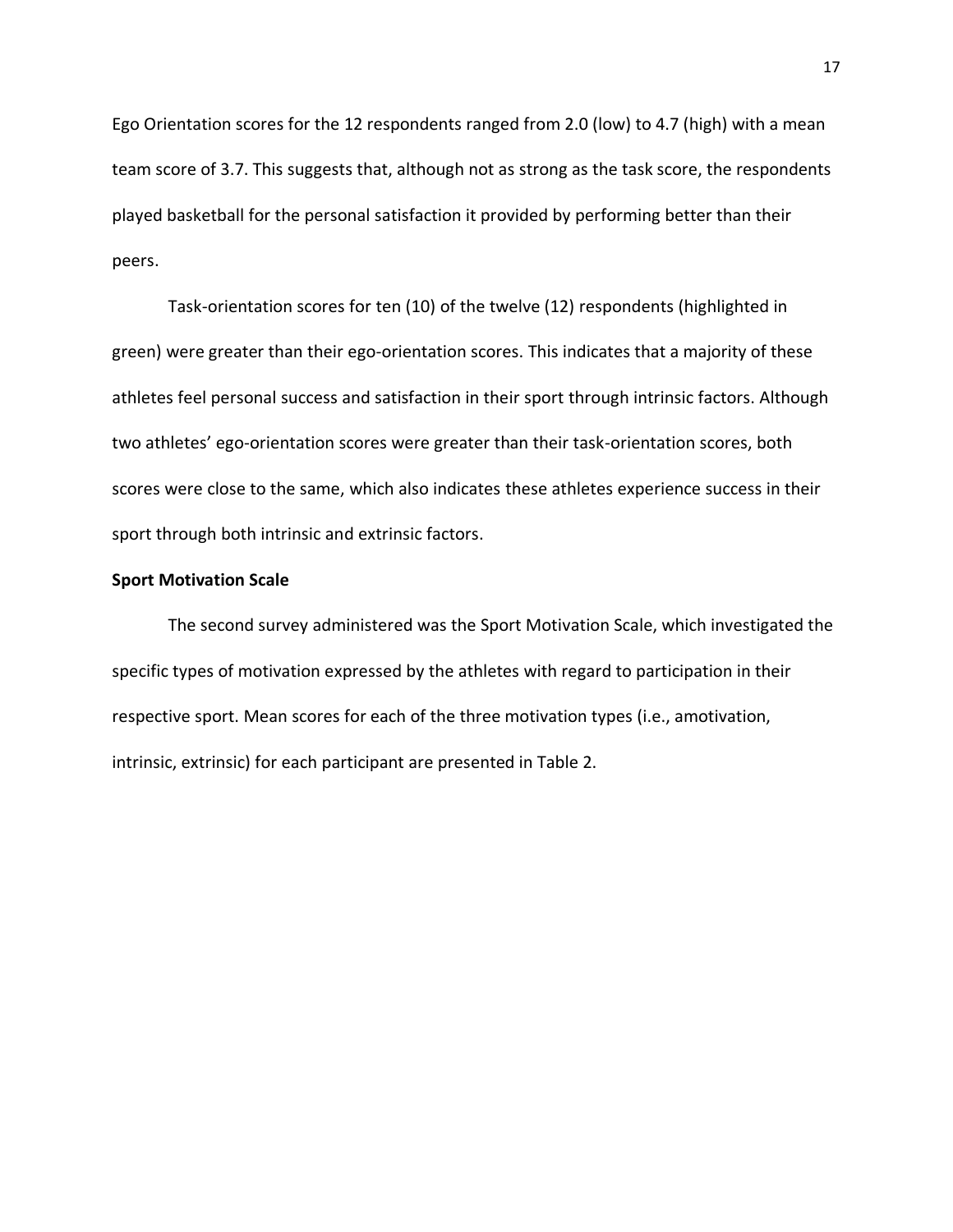#### Table 2:

| Sport Motivation Scale (SMS-6) (n=12) |  |  |
|---------------------------------------|--|--|
|---------------------------------------|--|--|

|                      | Amotivation | Extrinsic     | Intrinsic |
|----------------------|-------------|---------------|-----------|
| Respondent 1         | 1           | 3             | 5         |
| <b>Respondent 2</b>  | 1           | 2.75          | 4.75      |
| <b>Respondent 3</b>  | 1.75        | 7             | 7         |
| Respondent 4         | 1.25        | 3             | 5.5       |
| <b>Respondent 5</b>  | 1           | 4.5           | 5.25      |
| Respondent 6         | 2.25        | 5.5           | 5         |
| <b>Respondent 7</b>  | 1.5         | 2.25          | 3.5       |
| <b>Respondent 8</b>  | 1           | $\mathcal{P}$ | 7         |
| <b>Respondent 9</b>  | 1.25        | 5.25          | 4.5       |
| Respondent 10        | 1.5         | 4.5           | 4         |
| Respondent 11        | 2.25        | 3.25          | 7         |
| <b>Respondent 12</b> | 1.75        | 4.75          | 4.25      |
| TEAM                 | 1.46        | 3.98          | 5.23      |

Intrinsic motivation scores for the 12 respondents ranged from 3.5 (low) to 7 (high), with a mean team score of 5.23. Extrinsic motivation scores for the 12 respondents ranged from 2 (low) to 7 (high), with a mean team score of 3.98. Amotivation scores for all 12 respondents ranged from the lowest score of 1 to 2.25 (high).

Intrinsic motivation scores (highlighted in green) for eight (8) of the twelve (12) respondents were greater than or equal to their extrinsic motivation scores. Conversely, extrinsic motivation scores (highlighted in red) for four (4) of the twelve (12) respondents were greater than their intrinsic motivations scores. This indicates that a majority of the athletes in this sample participate in basketball for intrinsic reasons, more so than extrinsic reasons. Amotivation scores (highlighted in yellow) for eight (8) of the twelve (12) respondents were above the lowest score of 1, indicating, to some level, a lack of motivation or satisfaction in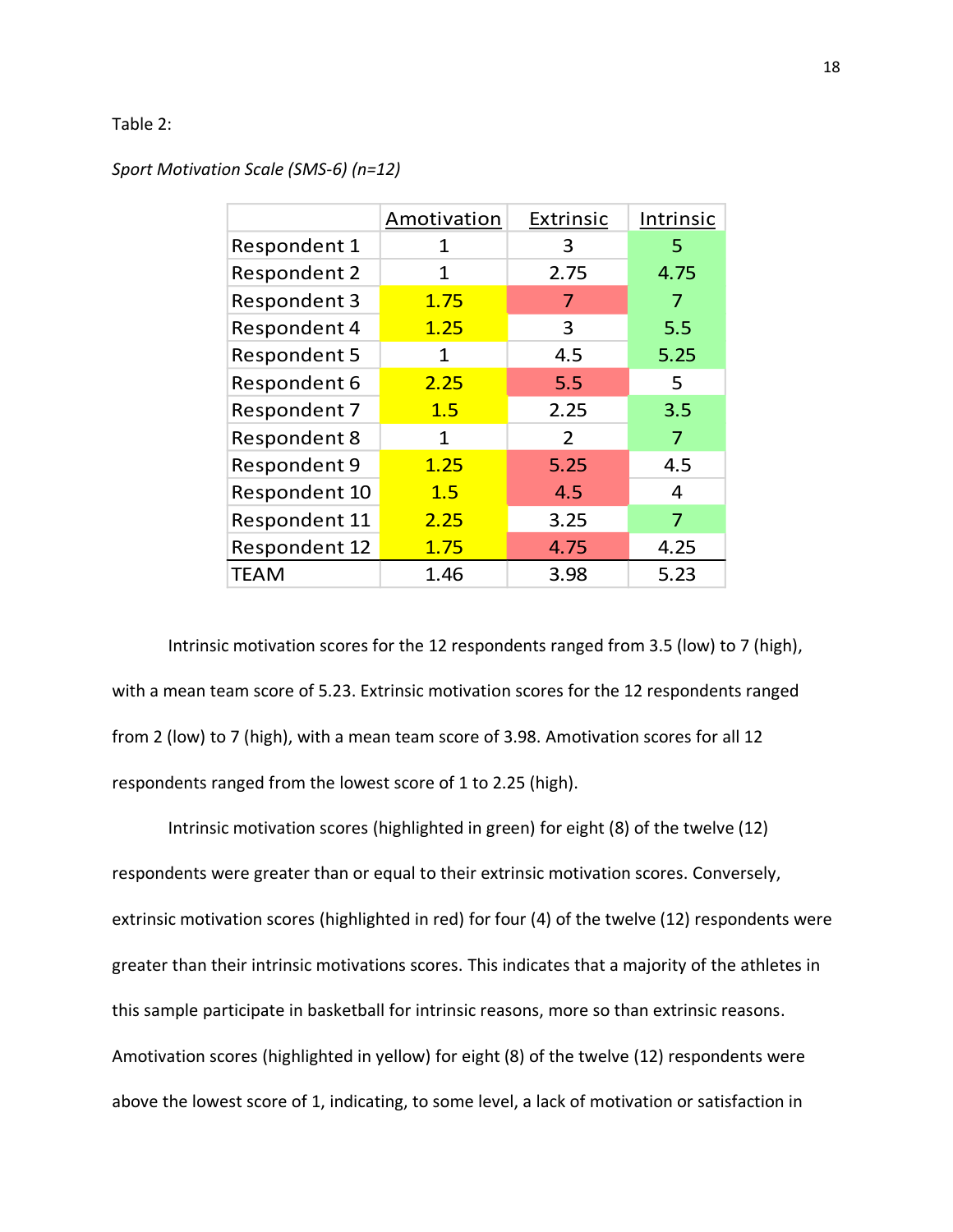playing their sport. Respondents with higher extrinsic motivation scores generally recorded greater scores for amotivation as compared to those who recorded greater intrinsic motivation scores.

#### **Motivational Profile**

Considering the information from both surveys (See Appendix C for a summary of all data collected), coaches can get a clearer picture inside the minds of their players and better understand the behaviors that players exhibit on the floor when performing. Furthermore, from this understanding of the data collected from these surveys and the observed behavior, coaches will know if they must simply maintain the positive motivation levels of their players if they exist, or if they must utilize alternative motivational approaches to address any underlying issues regarding a lack of motivation amongst players to increase motivation and personal satisfaction.

From the TEOSQ, Respondent 8's task orientation score was 5.0, compared to his ego orientation score of 3.7, indicating that this player experiences greater personal satisfaction in basketball from *intrinsic* factors than from extrinsic factors. From the SMS-6, Respondent 8 scored a 7 for intrinsic motivation, 2 for extrinsic motivation, and 1 for amotivation. This indicates that this player is significantly more *intrinsically* motivated to play basketball than he is extrinsically motivated. As can be seen from both of these instruments, players with similar motivational profiles as Respondent 8, specifically greater intrinsic motivation and task orientation scores, participate in basketball because they desire and enjoy the satisfaction of learning and developing new skills.

19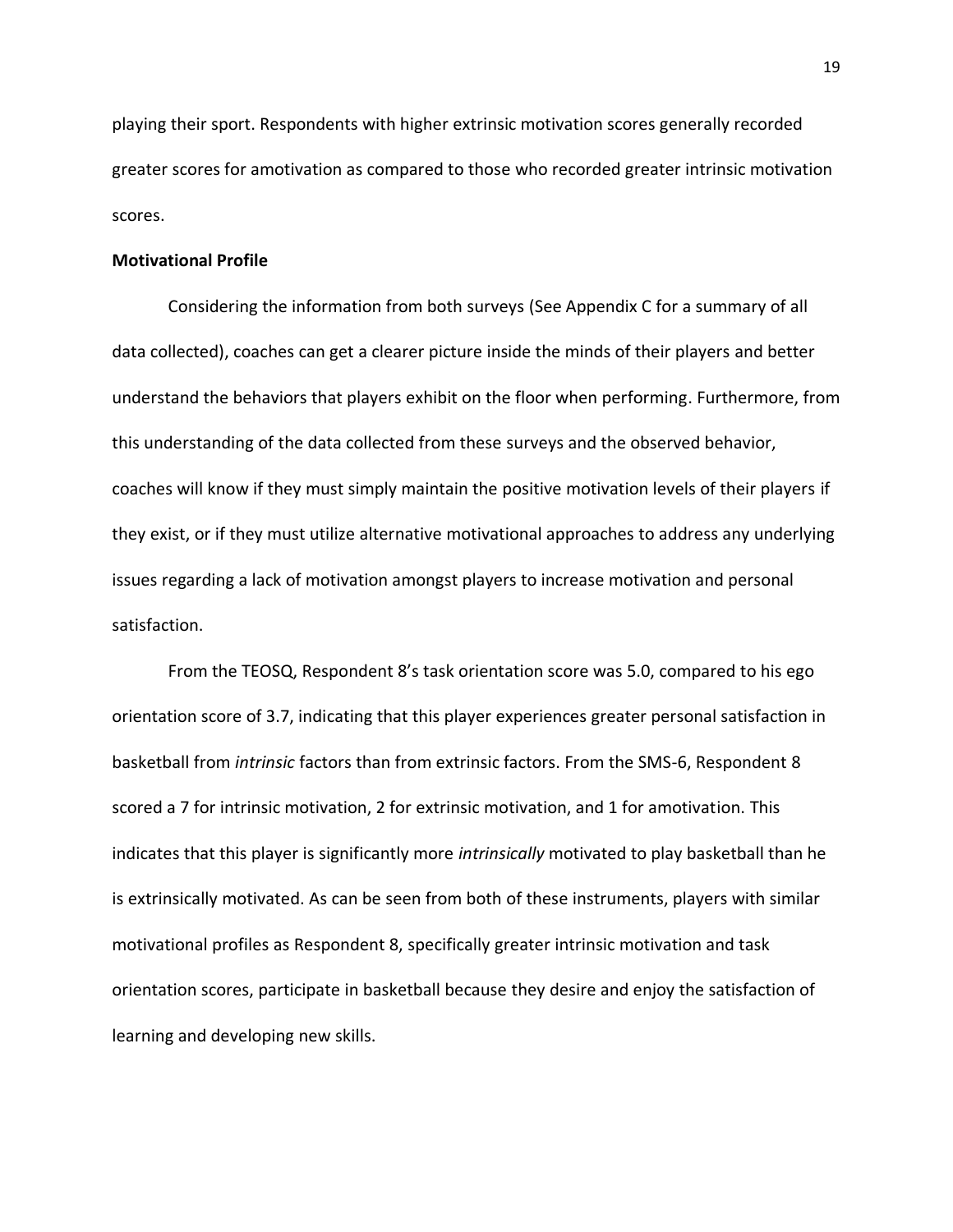These players do not require a great deal of extrinsic motivators to get them to participate in their sport. Rather their motivation is an internal drive for personal development. Coaches would then expect to see a player like Respondent 8 practicing often on his own in a gym working on a particular skill that needs improvement, or asking for another skill to acquire and develop. In order to promote this motivation and behavior, coaches should continue to provide, if not already, an atmosphere that allows players to participate and develop. Examples of this are ensuring adequate equipment is available, such as basketballs and baskets; or opening the gymnasium up early or keeping the gym open late if a player wants to work on their skills. By providing these opportunities, as well as occasional compliments and acknowledgment of these players' efforts, coaches can optimize the performance and wellbeing of these athletes.

In comparison to that of Respondent 8, Respondent 9's score for task orientation was 3.7, lower than his ego orientation score of 4.0. This indicates that this player experiences greater personal satisfaction in basketball from *extrinsic* factors than from intrinsic factors. From the SMS-6, Respondent 9 scored a 4.5 for intrinsic motivation, 5.25 for extrinsic motivation, and 1.25 for amotivation. This indicates that this player is more *extrinsically* motivated to play basketball than he is intrinsically motivated, and even lacks the motivation to engage in basketball activities to a certain degree. These two surveys show that players with this motivational profile engage and experience success and satisfaction in the sport of basketball when there is an external reward associated with the participation, or the opportunity to outperform their peers for social recognition is present.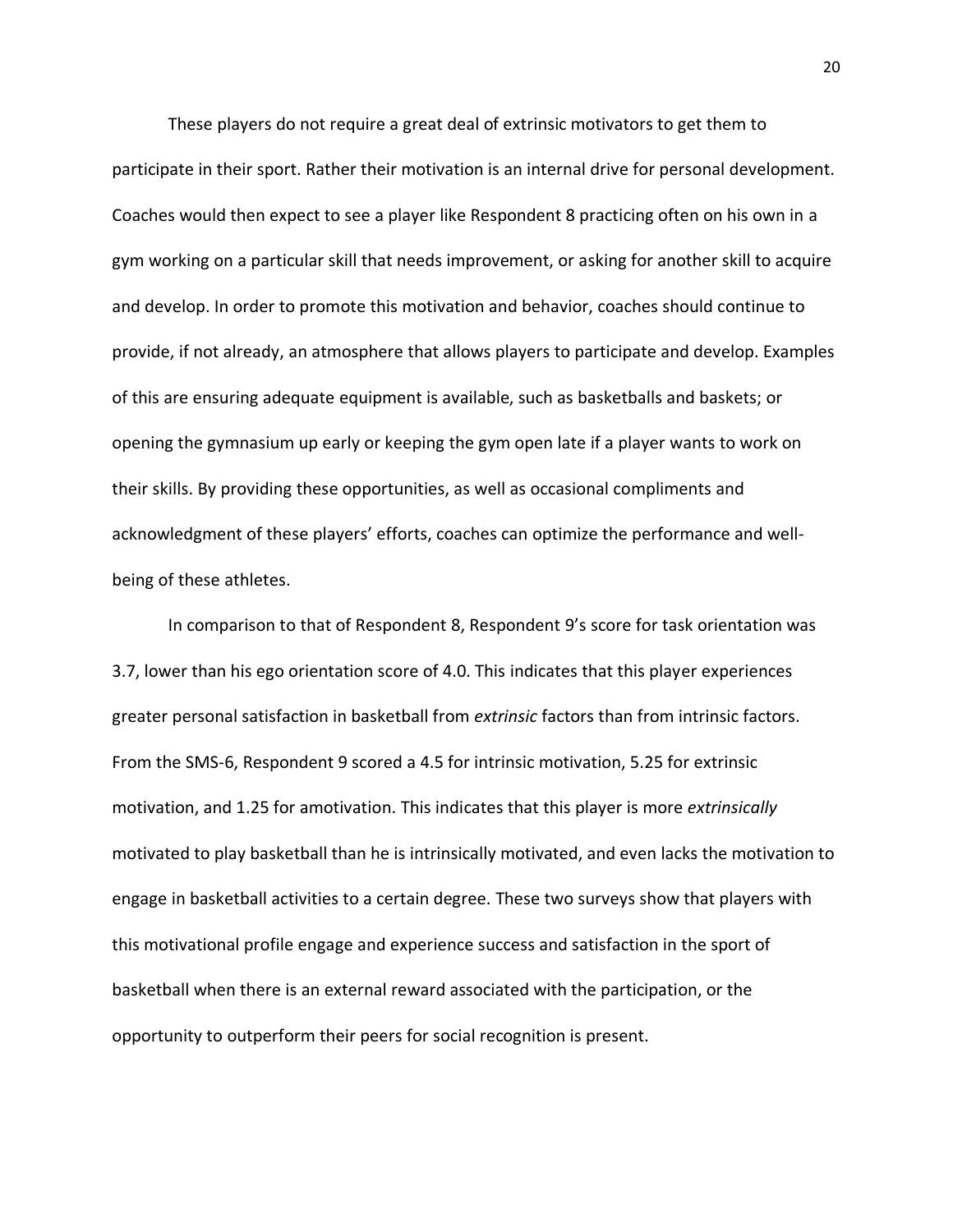Although these players are still intrinsically motivated to some degree, participation in basketball is primarily driven by external motivators; their motivation does not come completely from within, but rather from a desire to attain monetary or social reward and competitive mastery over their peers. Unless these opportunities arise, Respondent 9 will likely not work to develop his skills with the same frequency or put forth as much energy in his sport as much as Respondent 8. In practice, a coach then may observe this player give far less effort when competing against teammates that are superiorly talented in order to avoid guilt and protect his ego, but give great effort when competing against inferior talent in order to demonstrate competence and superiority. This same player may also compete harder during a game compared to practice due to the potential reward associated with winning, namely social and community recognition and stature.

In order to effectively motivate this type of player, the coach must consider alternative motivational strategies. Knowing that extrinsically motivated players respond to rewards, the coach may need to offer rewards to encourage desired behavior and high-level performance. These may include offering more playing time in games for great practice performance, or giving public praise for great effort, or even giving a threat of punishment if the team loses in practice. Coaches must also put these players in competitive situations, whether in practice or games, that allow them to feel successful to not decrease their motivation, but increase the desire to work hard and perform to their potential.

With the understanding of each athlete's motivational profile, determined from the data collected from the TEOSQ and SMS-6, along with the observed behavior of their athletes, basketball coaches will be equipped with the knowledge and methods necessary to create and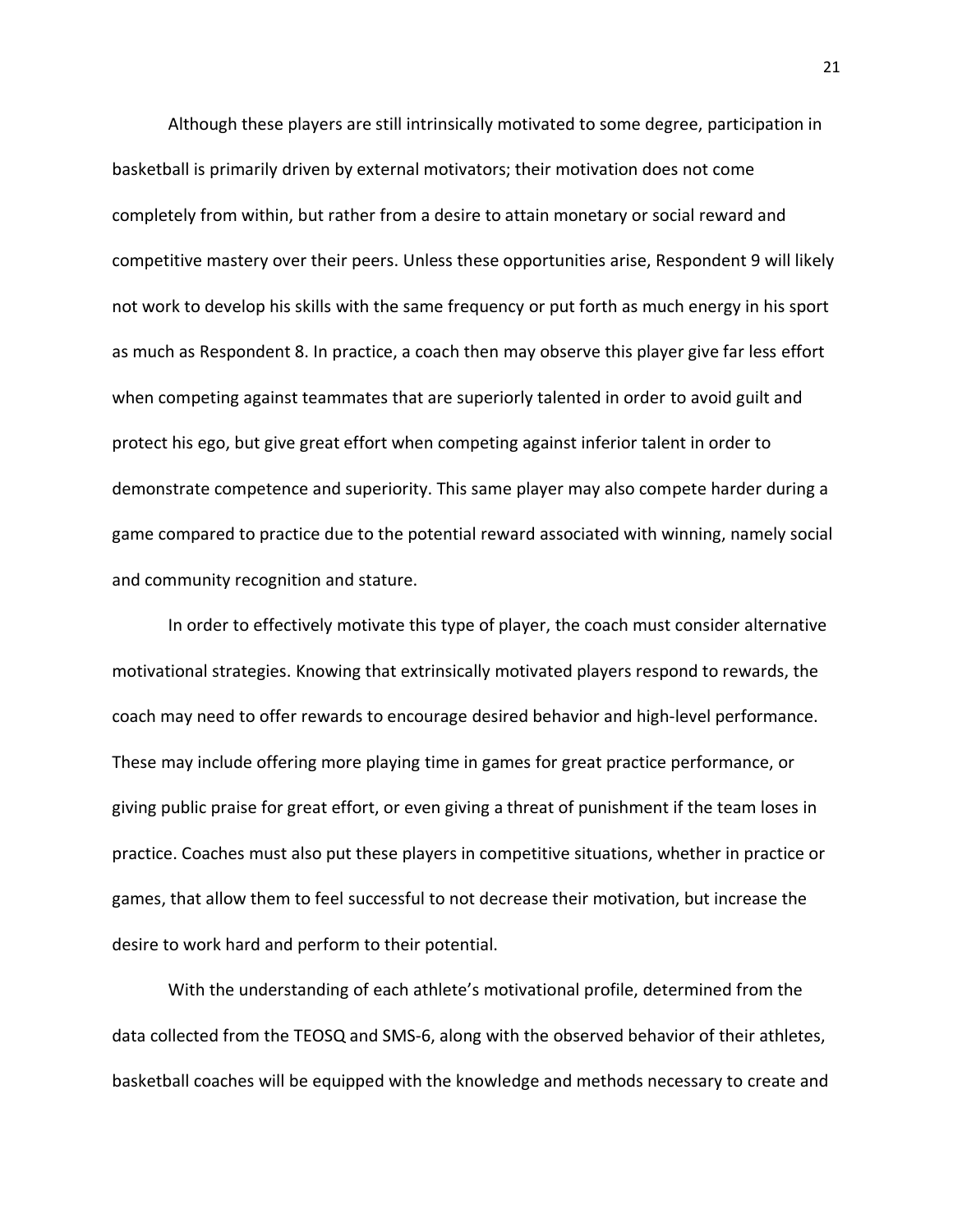promote an atmosphere that effectively motivates and inspires players and their teams to compete and perform at their highest level.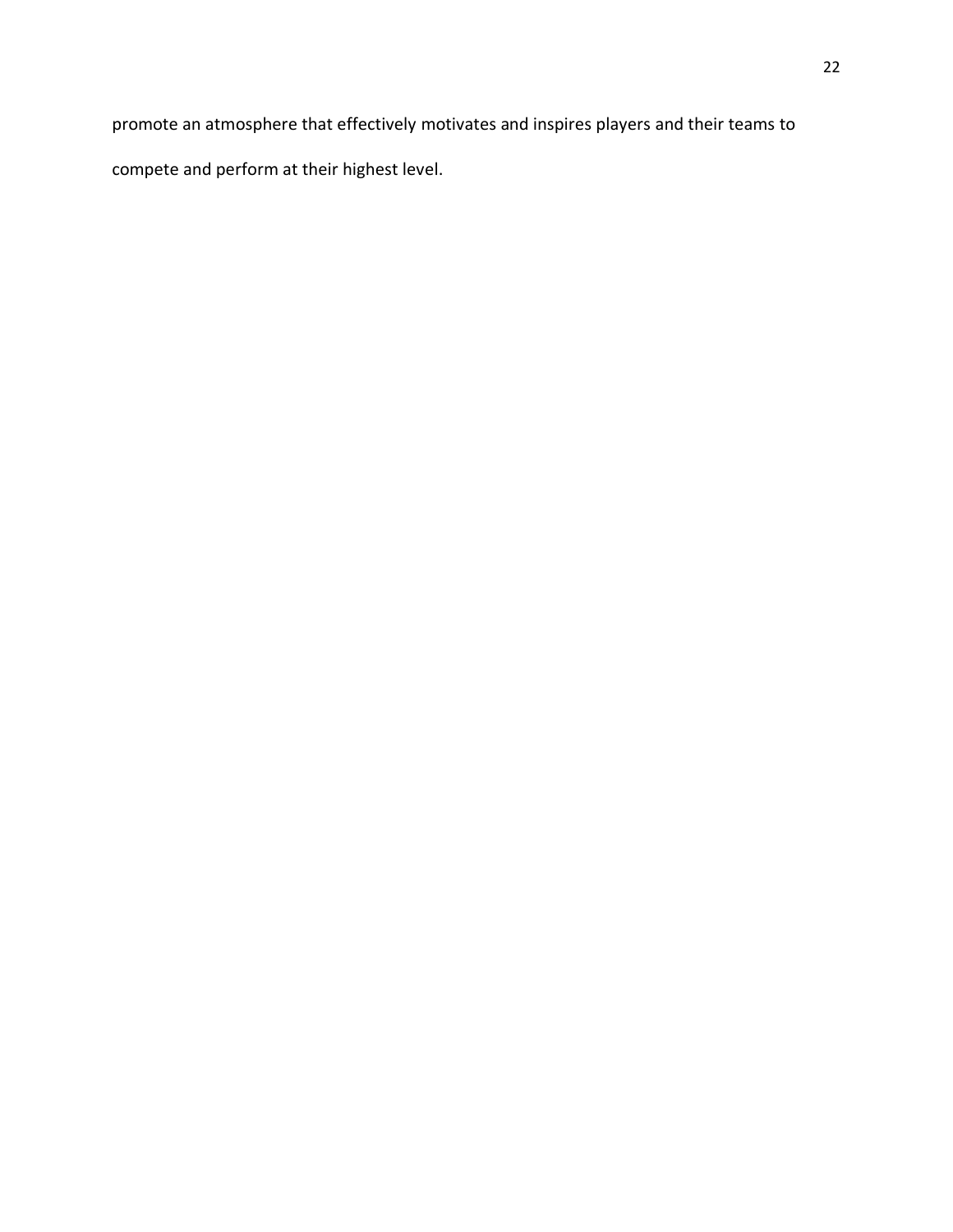#### **Discussion**

#### **Summary**

Through my research, I was able to grasp a clearer picture of how and why college male basketball players are motivated to play. Prior to data collection and analysis, I could only subjectively observe the team's behavior and determine my own opinion of each player's motivations. However, after collecting data from the surveys utilized in my research, I could validate what I believed about the athlete's motivational disposition from the subjective information collected from inside the minds of the players.

It is generally understood that basketball players, and athletes in general, engage in their respective sport because they love the game and the feelings they experience when they learn, develop, and succeed. If athletes did not inherently possess this intrinsic motivation, they wouldn't choose to play in the first place. Therefore, it makes sense that, as both the TEOSQ and SMS-6 illustrate, these college male basketball players have a higher mean score of intrinsic motivation than extrinsic motivation (5.23, 3.98 respectively). Especially at the college level, where participation requires long hours and years of practices and games, as well as grueling lifting and conditioning routines, all of which take a substantial toll both physically and mentally on the body. Maintaining this internal drive to continue participation is essential.

In addition to the intrinsic motivation, college male basketball players also exhibit a certain level of extrinsic motivation. A level of extrinsic motivation is appropriate because at the college level there are external motivators that understandably resonate with athletes, most notably athletic scholarships, but also peer and community recognition from winning games and individual accolades. Although the players exhibited varying levels of all three motivations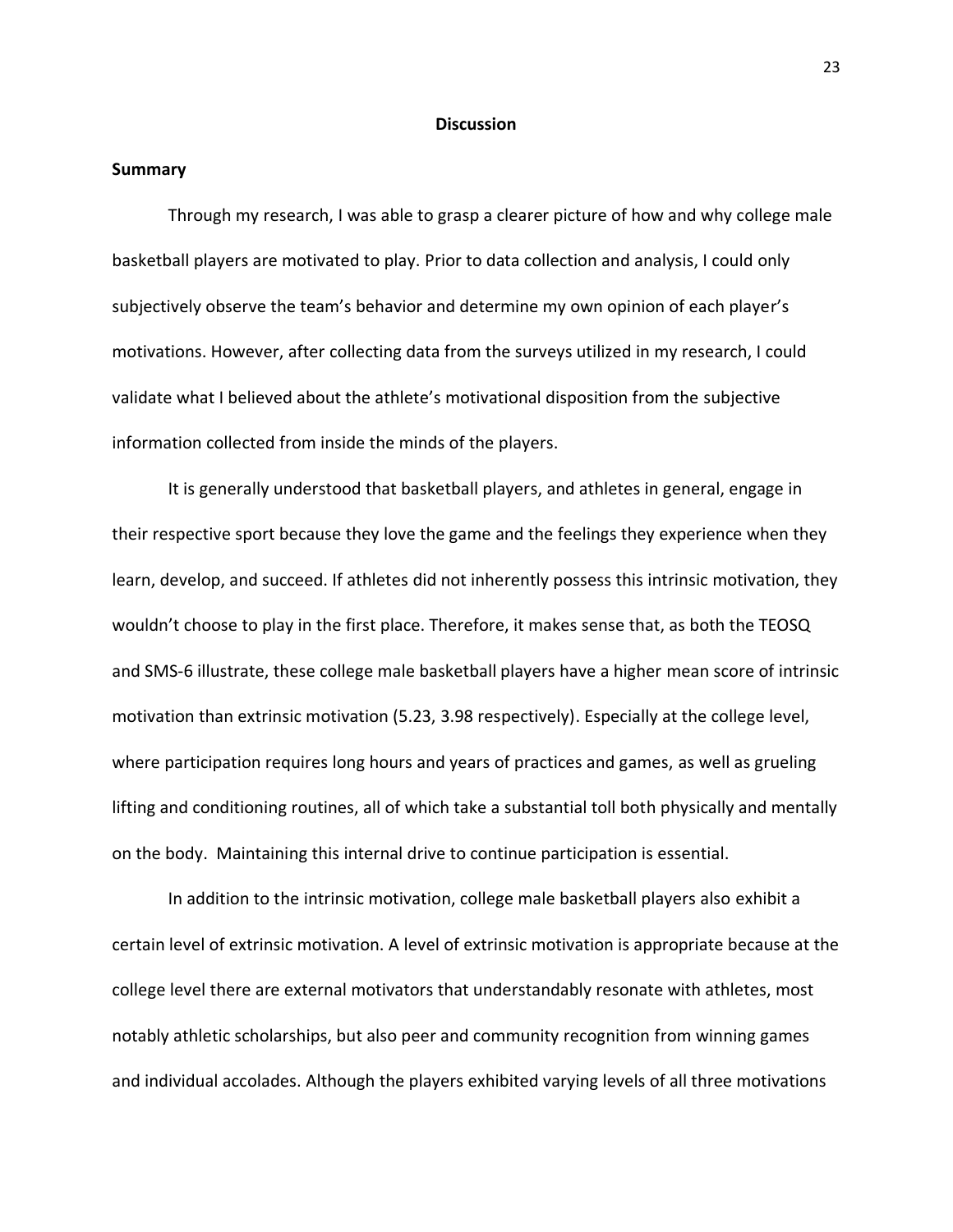and goal orientations, the data from both surveys demonstrated that male college basketball players are more intrinsically motivated than extrinsically motivated, which supported my original belief.

One interesting finding in my research was the number of players that recorded some level of amotivation above the baseline, which is either a lack of confidence in their ability as a player, the lack of interest to play basketball altogether, or both. With a high level of both intrinsic and extrinsic motivation, a player would exhibit great effort and interest to play basketball. With this knowledge of players feeling demotivated, it makes sense when I observe particular players not giving full participation and effort at all times, or playing timid on the court. However, I did not expect this number of players to experience this level of amotivation. This made me realize that athletes may have hidden issues that motivate or demotivate that coaches are not aware of with casual observation. As leaders, we coaches must challenge ourselves to reach the hearts and minds of our players to better guide them on a path to success and healthy well-being. Although the question of motivation is complex and mysterious, the results presented here can provide coaches insight for the motivational behavior of their athletes so they may meet the motivational needs of the players to promote optimum performance.

#### **Differences/Shortcomings**

One error in my research was the efficiency to which the athletes were able to complete the surveys using the Qualtrics online survey software. As a novice user of the software, I did not fully understand the functionality of the software, which resulted in some errors in data collection, along with confusion amongst the respondents. The confusion may have caused the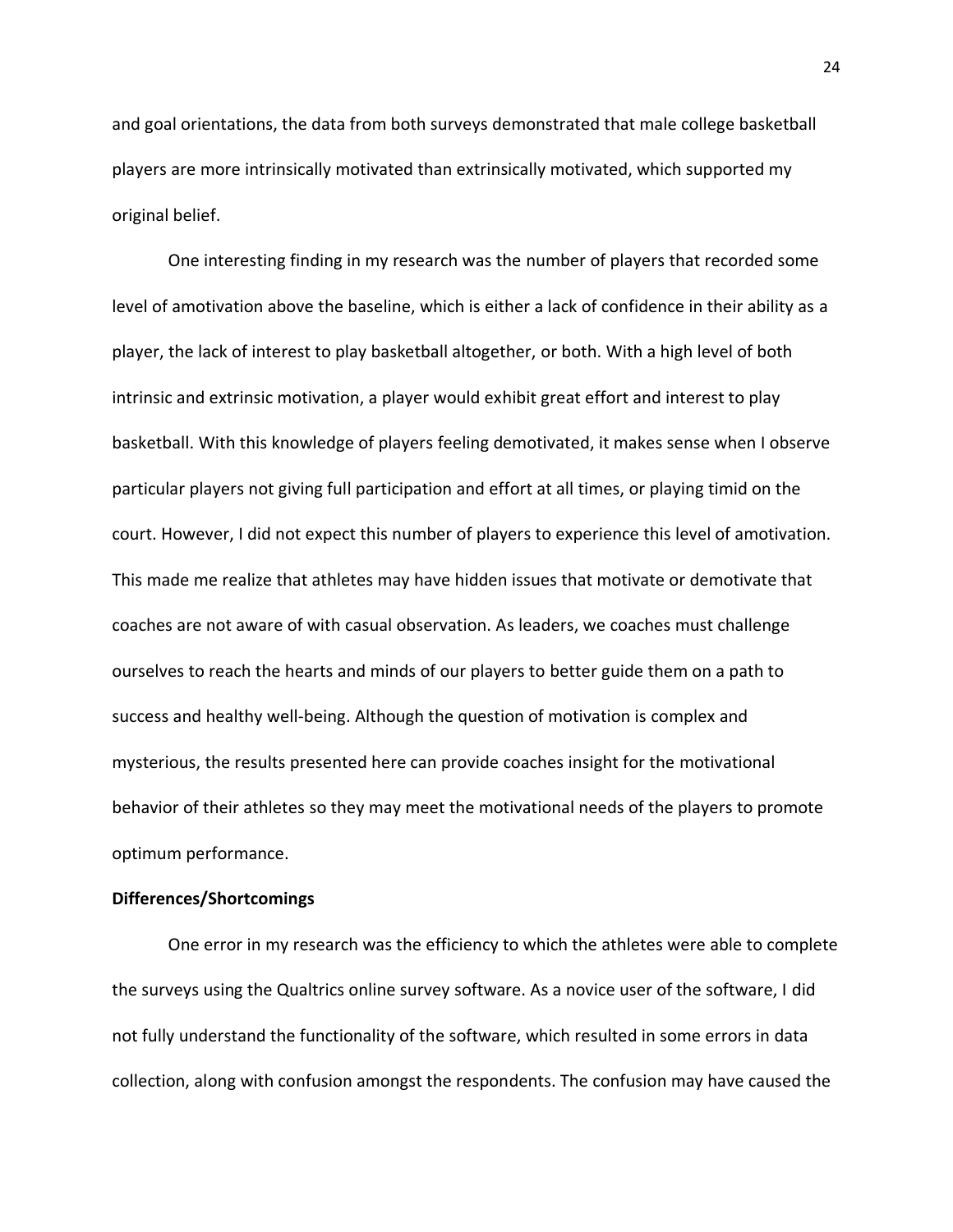respondents to question the validity of the research and the competency of myself as the researcher. They may also have felt less inclined to resubmit their responses, possibly leading to rushed and inaccurate data. By ensuring I completely understand the functionality of the Qualtrics online software I will streamline the data collection process for the respondents in the future.

Another shortcoming I feel is how I explained the purpose of my research to the athletes. In my research here, I explained my research endeavor quickly after a practice in the locker room where I did not have all the athletes' undivided attention. I feel the informal setting where I met with the athletes may have contributed to less than accurate responses due to an unclear understanding of the research and its importance. In the future, if I choose to address the team together I will select a more formal setting, such as a meeting room, in order to minimize outside distractions. I may also choose to meet each player individually in a meeting room or my office.

#### **Future Study**

Throughout the research process, numerous ideas of alternative areas of study floated into my head. My research here captured the athletes' motivational dispositions at only one point in the season, specifically the beginning. Administering the same surveys at multiple points throughout the school year would be helpful in monitoring changes in player motivation over the course of the season as changes in motivation may be influenced by a variety of factors like coach motivation style or mood, team success rate, or even school workload. Taking this further, administering the surveys over the course of the athletes' playing career would be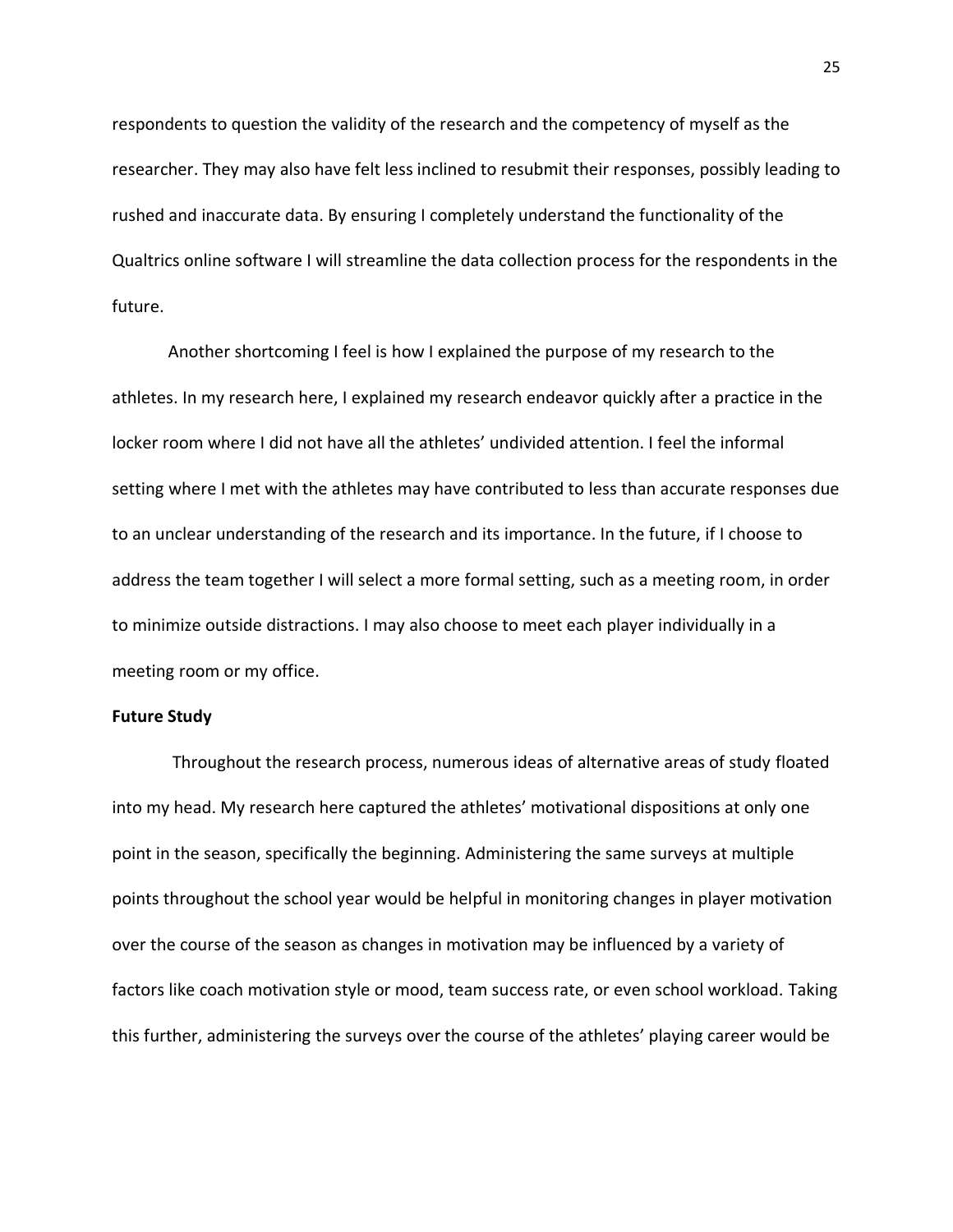interesting to see how an athlete's motivation changes throughout his playing career, from freshman through senior year.

Another area of further study is examining if motivation in basketball differs between genders. In this study, only male college basketball players were examined. Assessing if college female basketball players are more intrinsically or extrinsically motivated would offer insight as to how females are motivated in comparison to male college basketball players. Coaches for these female athletes would also better understand the motivational personalities and motivational needs in order promote optimum performance.

As a continuation to the topic of amotivation in the summary above, further investigation into amotivation levels for these male athletes would also be included in future research. Understanding why exactly their athletes are demotivated to play basketball is imperative for coaches in order to help decrease amotivation levels and increase intrinsic motivation levels, not only for greater effort and performance on the court, but also for a healthy well-being in their lives.

#### **Final Thought**

Aside from it being a meticulous and time-consuming process, this research experience has peaked an interest in me to better understand the psyche of an athlete and the impact it has on athletic performance. Coaches are always searching for new methods and practices to teach and develop the technical and tactical skills of the sport, the physical fundamentals of the game. Many coaches, however, do not reach the hearts and minds of the player. In order to maximize performance and reach true potential, I believe an athlete must be coached both physically and mentally. The question of motivation is so complex; exploring it is like being lost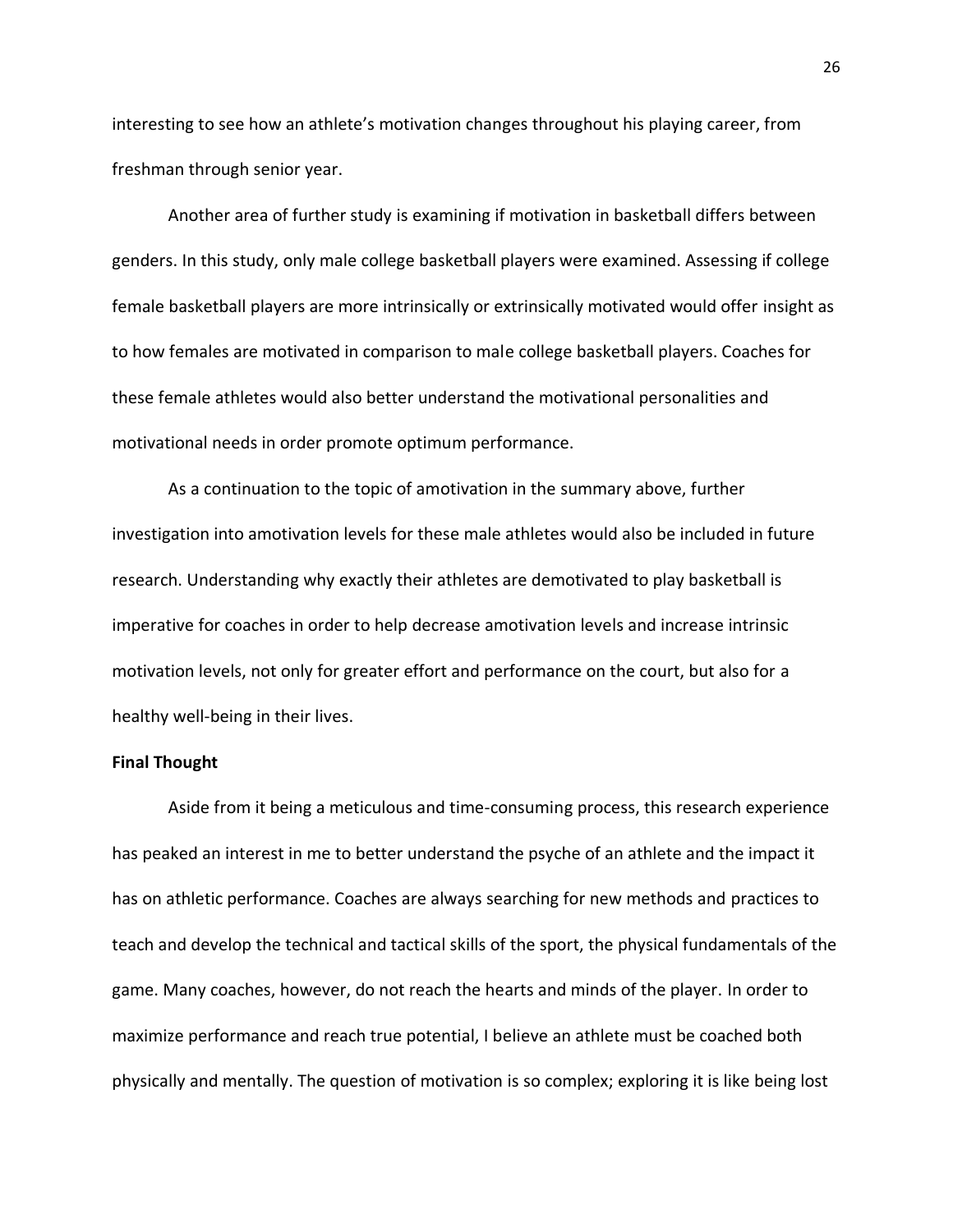in the Amazon jungle without a map. This research has at least allowed me explore and think of ways that I as a leader of young athletes can motivate my athletes more effectively to help them maximize their potential and achieve success.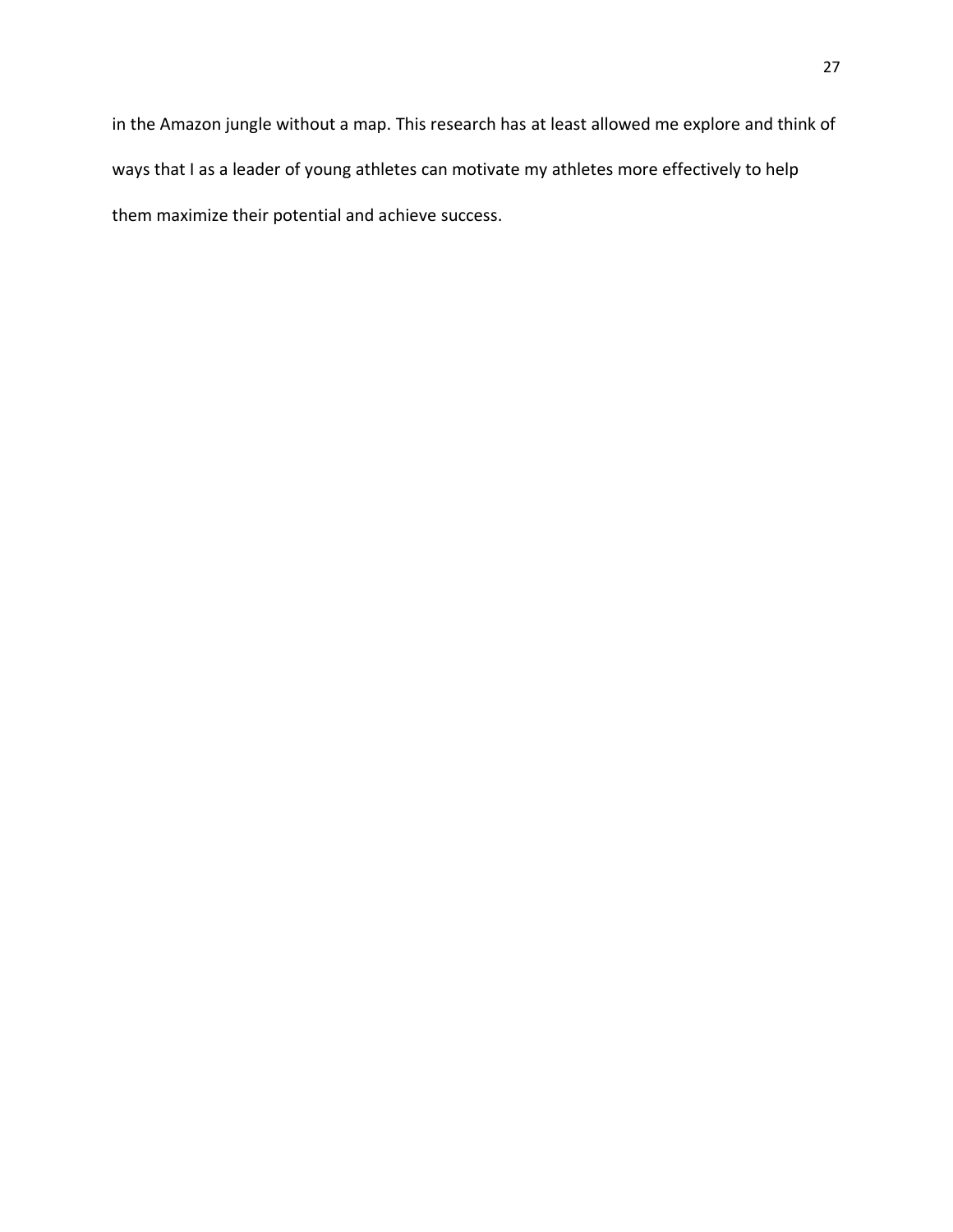#### **References**

Barić, Renata, & V. B. (2009). MOTIVATIONAL DIFFERENCES IN ATHLETES TRAINED BY COACHES OF DIFFERENT MOTIVATIONAL AND LEADERSHIP PROFILES. *Kinesiology*, 181-194.

- Byoung, Jun Kim; & Gill, Diane L. (1997). A Cross-Cultural Extension of Goal Perspective Theory to Korean Youth Sport. *Journal of Sport and Exercise Psychology*, 142-155.
- Castillo, Isabela, & I. T. (2010). The Task and Ego Orientation in Sport Questionnaire: Testing for Measurement Invariance and Latent Mean Differences in Spanish and Portuguese Adolescents. *International Journal of Testing*, 21-32.
- Chian, L. K. Zason, & C. K. (2008). Motivational Profiles of Junior College Athletes: A Cluster Analysis. *Journal of Applied Sport Psychology*, 137-156.
- Deci, Edward L.; Ryan, Richard M. (2008). Self-Determination Theory: A Macrotheory of Human Motivation, Development, and Health. *Canadian Psychology*, 182-185.
- Duda, Joan L. (1988). The relationship between goal perspectives, persistence, and behavioral intensity among male and female recreational sport participants. *Leisure Sciences*, 95- 106.
- Duda, Joan L. (1989). Relationship Between Task and Ego Orientation and the Perceived Purpose of Sport Among High School Athletes. *JOURNAL OF SPORT & EXERCISE PSYCHOLOGY*, 318-335.
- Kaplan, Avi M. L. (2007). The Contributions and Prospects of Goal Orientation Theory. Educational *Psychology Review*, 141-184.
- Kazmi, M. (2014). Effect of Motivational Type on Goal-Setting Behavior. *Undergraduate Research Journal for the Human Sciences*.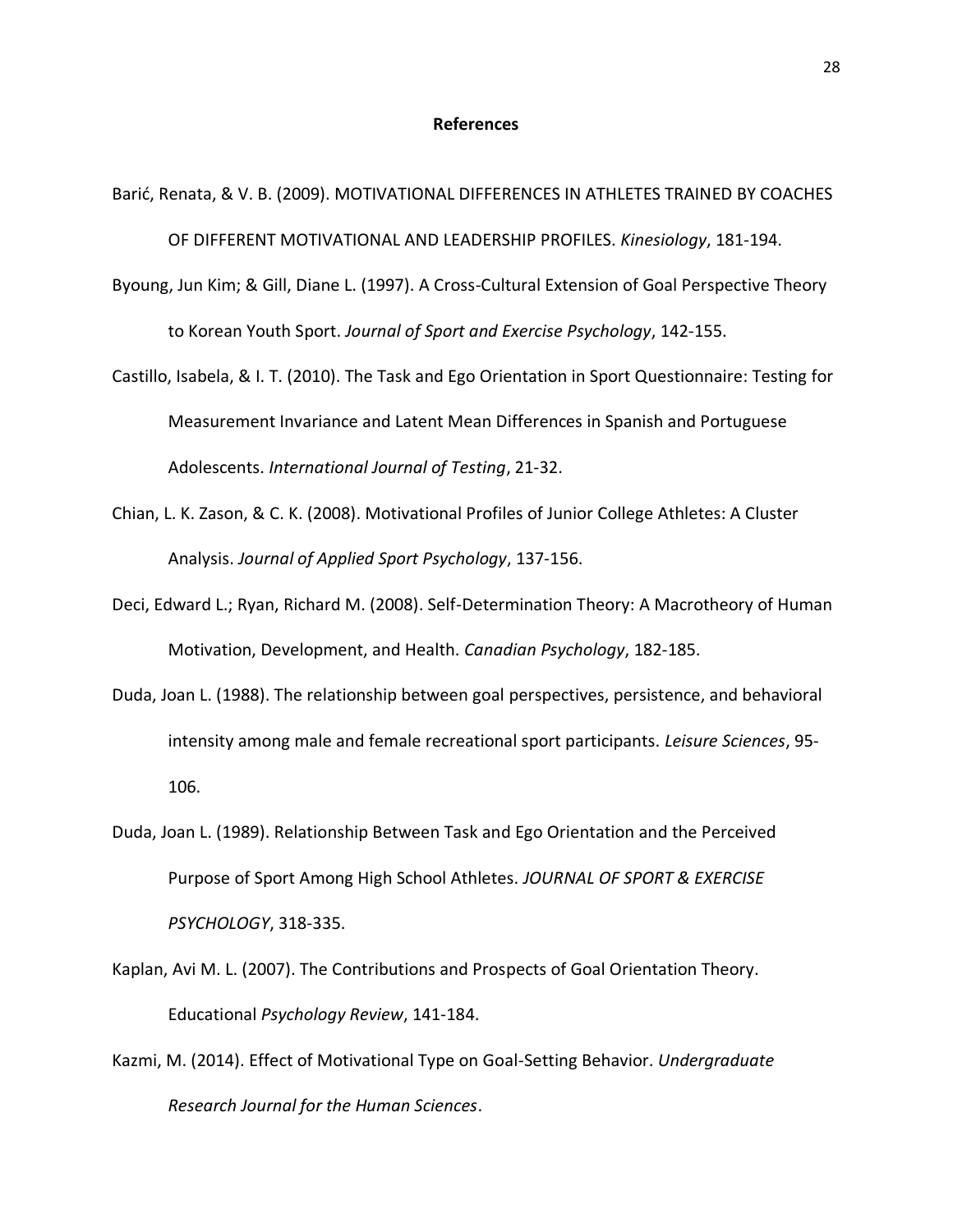- Mallett, Clifford, & M. K.-F. (2007). Sport motivation scale-6 (SMS-6): A revised six-factor sport motivation scale. *Psychology of Sport and Exercise*, 600-614.
- McCarthy, J. J. (2011). Exploring the Relationship Between Goal Achievement Orientation and Mindfulness in Collegiate Athletics. *Journal of Clinical Sport Psychology*, 44-57.
- Moreno, Juan Antonio; Cervello, Eduardo; Gonzalez-Cutre, David. (2010). The achievement goal and self-determination theories as predictors of dispositional flow in young athletes. *Anales de Psicología*, 390-399.
- Ryan, Richard M., & E. L. (2000). Self-Determination Theory and the Facilitation of Intrinsic Motivation, Social Development, and Well-Being. *American Psychologist*, 68-78.
- Sheldrick, C. M. (2012). Motivational Clinic for Coaches in Division I, II, III College Sports. Las Vegas: UNLV Theses/Dissertations/Professional Papers/Capstones.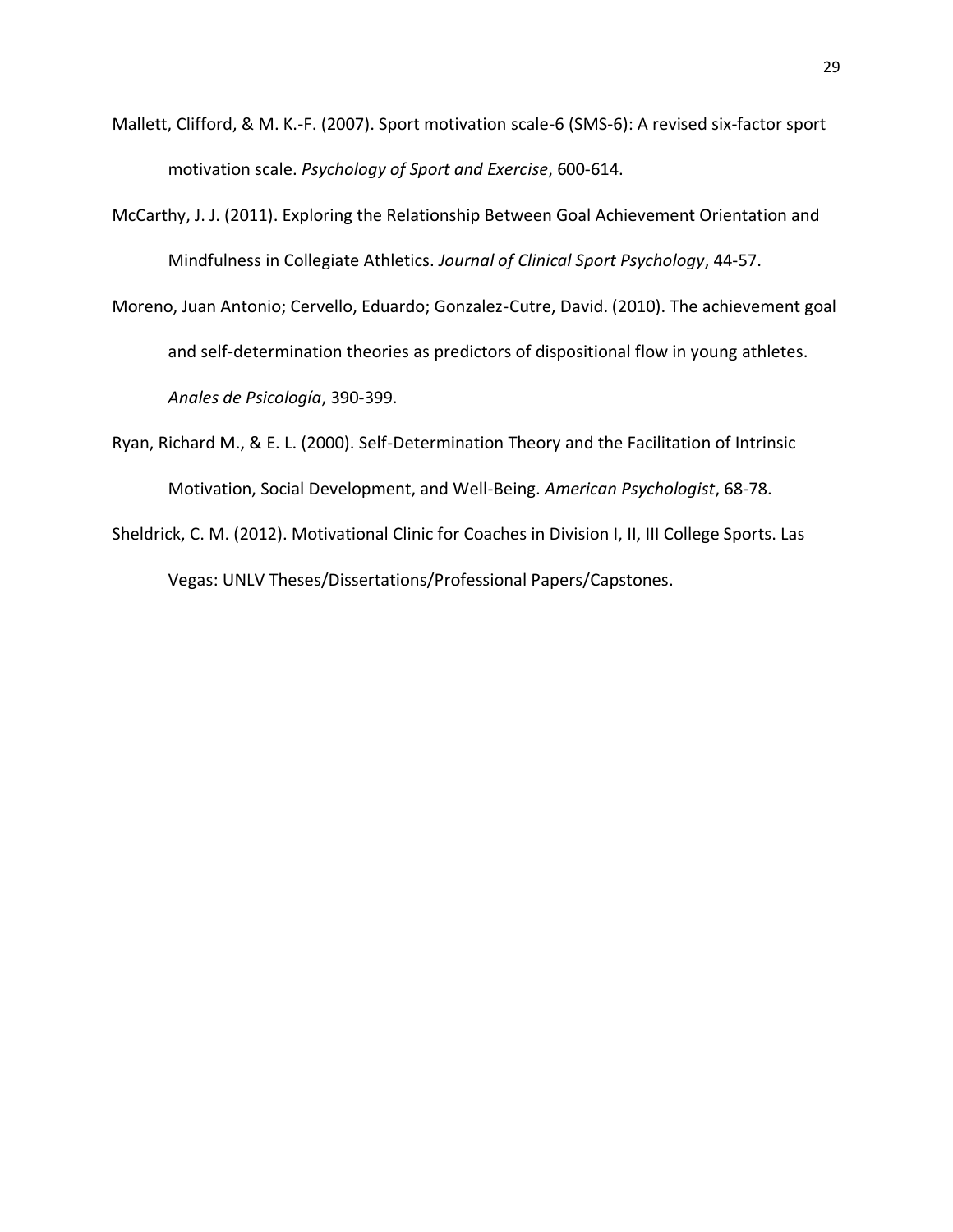### **Appendix A**

#### **Task and Ego Orientation in Sport Questionnaire**

Consider the statement "I feel most successful in sport when…" and read each of the following statements listed below and indicate how much you personally agree with each statement by entering an appropriate score where:

1 = strongly disagree, 2 = disagree, 3 = neutral, 4 = agree, 5 = strongly agree

#### **I feel most successful in sport when…**

- 1. I am the only one who can do the play or skill
- 2. I learn a new skill and it makes me want to practice more
- 3. I can do better than my friends
- 4. The others cannot do as well as me
- 5. I learn something that is fun to do
- 6. Others mess up "and" I do not
- 7. I learn a new skill by trying hard
- 8. I work really hard
- 9. I score the most points/goals/hits, etc.
- 10. Something I learn makes me want to go practice more
- 11. I am the best
- 12. A skill I learn really feels right
- 13. I do my very best

#### **Analysis**

The ego-orientated questions are questions: 1, 3, 4. 6, 9 and 11 The task-orientated questions are questions: 2, 5, 7, 8, 10, 12 and 13

A mean score is calculated by adding all the scores for all the task-orientated questions and dividing by 7 and doing the same for the ego-orientated questions but dividing by 6.

This gives a mean score between 1 (low) and 5 (high) for each orientation.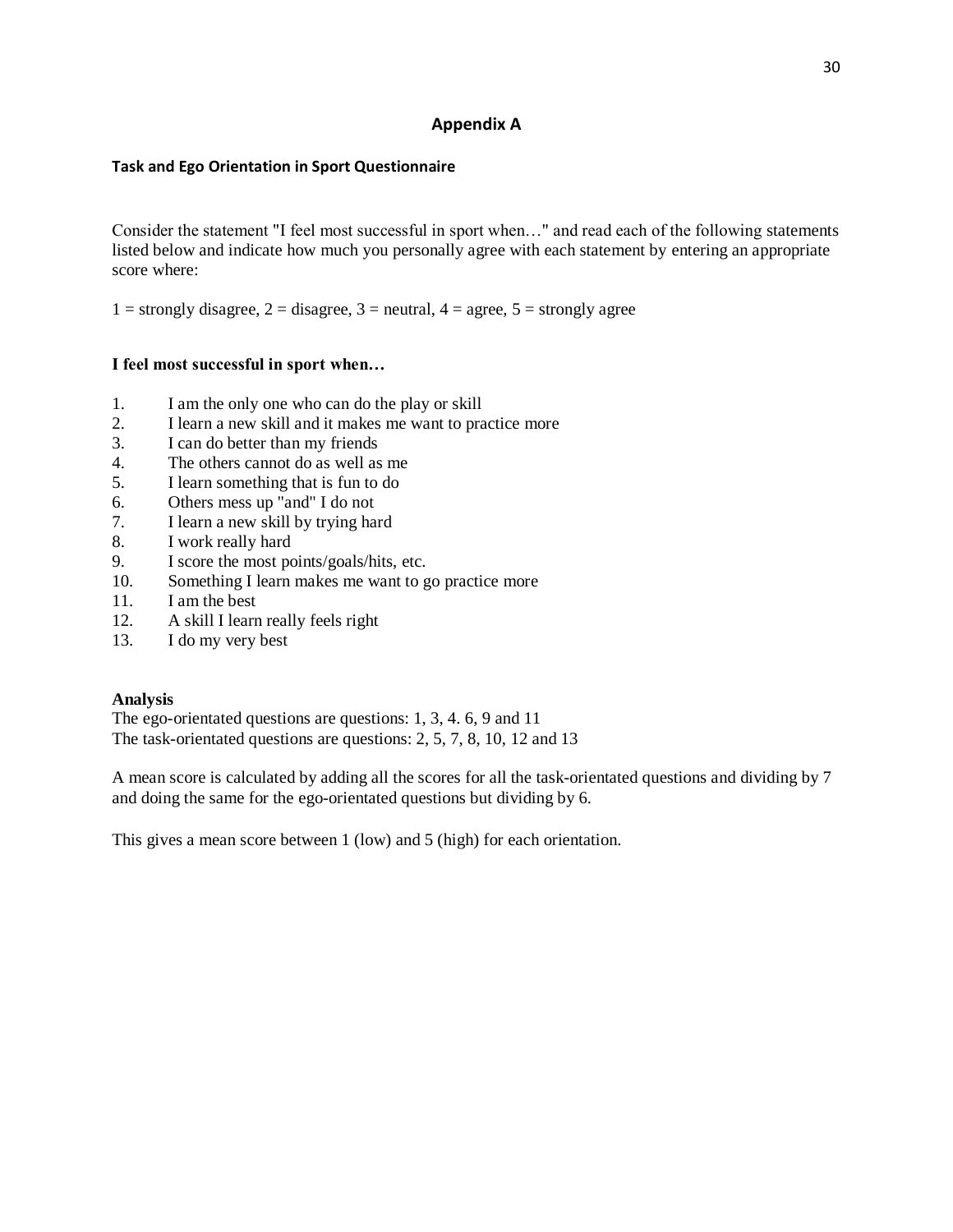### **Appendix B**

### **Sport Motivation Scale-6**

Using the scale below, please indicate to what extent each of the following items corresponds to one of the reasons for which you are presently practising your sport.

| Does not<br>correspond at<br>all                                                                   | Corresponds a little |   | Corresponds<br>moderately                                                    | Corresponds a lot            |                |                          |                         |              | Corresponds exactly     |        |                |
|----------------------------------------------------------------------------------------------------|----------------------|---|------------------------------------------------------------------------------|------------------------------|----------------|--------------------------|-------------------------|--------------|-------------------------|--------|----------------|
| L                                                                                                  | 2                    | 3 | 4                                                                            | 5                            |                |                          | 6                       |              |                         | 7      |                |
| Why do you practice your sport?                                                                    |                      |   |                                                                              |                              |                |                          |                         |              |                         |        |                |
|                                                                                                    |                      |   | 1. For the excitement I feel when I am really involved in the activity       |                              |                | $\overline{c}$           | 3                       | 4            | 5                       | 6      | 7              |
|                                                                                                    |                      |   | 2. Because it's part of the way in which I've chosen to live my life         |                              |                | $\frac{2}{2}$            | 3                       | 4            | 5                       | 6      | $\overline{7}$ |
| to me in other areas of my life                                                                    |                      |   | 3. Because it is a good way to learn lots of things which could be useful    |                              |                |                          | 3                       | 4            | $\overline{\mathbf{S}}$ | 6      | $\overline{7}$ |
|                                                                                                    |                      |   | 4. Because it allows me to be well regarded by people that I know            |                              |                |                          |                         | 4            |                         | 6      |                |
| succeeding in this sport                                                                           |                      |   | 5. I don't know anymore; I have the impression of being incapable of         |                              |                | $\frac{2}{2}$            | $\frac{3}{3}$           |              | $\frac{5}{5}$           |        |                |
| difficult training techniques                                                                      |                      |   | 6. Because I feel a lot of personal satisfaction while mastering certain     |                              |                | $\overline{2}$           | $\overline{\mathbf{3}}$ | 4            | 5                       | 6      | 7              |
| shape                                                                                              |                      |   | 7. Because it is absolutely necessary to do sports if one wants to be in     |                              |                | 2                        | 3                       | 4            | 5                       |        |                |
| aspects of my life                                                                                 |                      |   | 8. Because it is one of the best ways I have chosen to develop other         |                              |                | $\overline{2}$           | 3                       | 4            | 5                       | 6      | 7              |
| 9. Because it is an extension of me                                                                |                      |   |                                                                              |                              |                | $\overline{\mathbf{2}}$  |                         | 4            | 5                       | 6      | 7              |
|                                                                                                    |                      |   | 10. Because I must do sports to feel good about myself                       |                              | ı              | $\frac{2}{2}$            | ڏڻ وي وي                | 4            | 5                       | 6      | 7              |
| 11. For the prestige of being an athlete                                                           |                      |   |                                                                              |                              |                |                          |                         | 4            | 5                       | 6      | $\overline{7}$ |
| 12. I don't know if I want to continue to invest my time and effort as<br>much in my sport anymore |                      |   |                                                                              |                              |                | $\overline{2}$           | $\overline{\mathbf{3}}$ | 4            | $\overline{\mathbf{S}}$ | 6      |                |
| principles                                                                                         |                      |   | 13. Because participation in my sport is consistent with my deepest          |                              |                | $\overline{c}$           | 3                       | 4            | 5                       | 6      | 7              |
|                                                                                                    |                      |   | 14. For the satisfaction I experience while I am perfecting my abilities     |                              |                | $\overline{\phantom{a}}$ | 3                       | 4            | 5                       | 6      | 7              |
| 15. Because it is one of the best ways to maintain good relationships<br>with my friends           |                      |   |                                                                              |                              |                | $\overline{2}$           | $\overline{\mathbf{3}}$ | 4            | $\overline{5}$          | 6      | $\overline{7}$ |
|                                                                                                    |                      |   | 16. Because I would feel bad if I was not taking time to do it               |                              |                | $\overline{c}$           | 3                       | 4            | 5                       | 6      | 7              |
|                                                                                                    |                      |   | 17. It is not clear to me anymore; I don't really think my place is in sport |                              |                | $2222$<br>$222$          |                         | 4            | $\overline{\mathbf{S}}$ | 6      | $\overline{7}$ |
|                                                                                                    |                      |   | 18. For the pleasure of discovering new performance strategies               |                              |                |                          | 333333                  | 4            | 5                       | 6      | $\overline{7}$ |
|                                                                                                    |                      |   | 19. For the material and/or social benefits of being an athlete              |                              |                |                          |                         | 4            | 5                       | 6      | $\overline{7}$ |
|                                                                                                    |                      |   | 20. Because training hard will improve my performance                        |                              |                |                          |                         | 4            | 5                       | 6      |                |
| 21. Because participation in my sport is an integral part of my life                               |                      |   |                                                                              |                              |                |                          |                         |              | 5                       | 6      | $\overline{7}$ |
| 22. I don't seem to be enjoying my sport as much as I previously did                               |                      |   |                                                                              |                              |                |                          |                         | 4            | $\overline{\mathbf{5}}$ | 6      | $\overline{7}$ |
| 23. Because I must do sports regularly                                                             |                      |   |                                                                              |                              |                | $\overline{2}$           | 3                       | 4            | 5                       | 6      | $\overline{7}$ |
| 24. To show others how good I am at my sport                                                       |                      |   |                                                                              |                              | $\overline{2}$ | ٦                        | 4                       | S.           | 6                       | $\tau$ |                |
| Kev                                                                                                |                      |   |                                                                              |                              |                |                          |                         |              |                         |        |                |
| Amotivation                                                                                        |                      |   | 5, 12, 17, 22                                                                | <b>Identified Regulation</b> |                |                          |                         |              |                         |        | 3, 8, 15, 20   |
| <b>External Regulation</b>                                                                         |                      |   | <b>Integrated Regulation</b><br>4, 11, 19, 24                                |                              |                |                          | 2, 9, 13, 21            |              |                         |        |                |
| Introjected Regulation                                                                             |                      |   | 7, 10, 16, 23                                                                | <b>Intrinsic Motivation</b>  |                |                          |                         | 1, 6, 14, 18 |                         |        |                |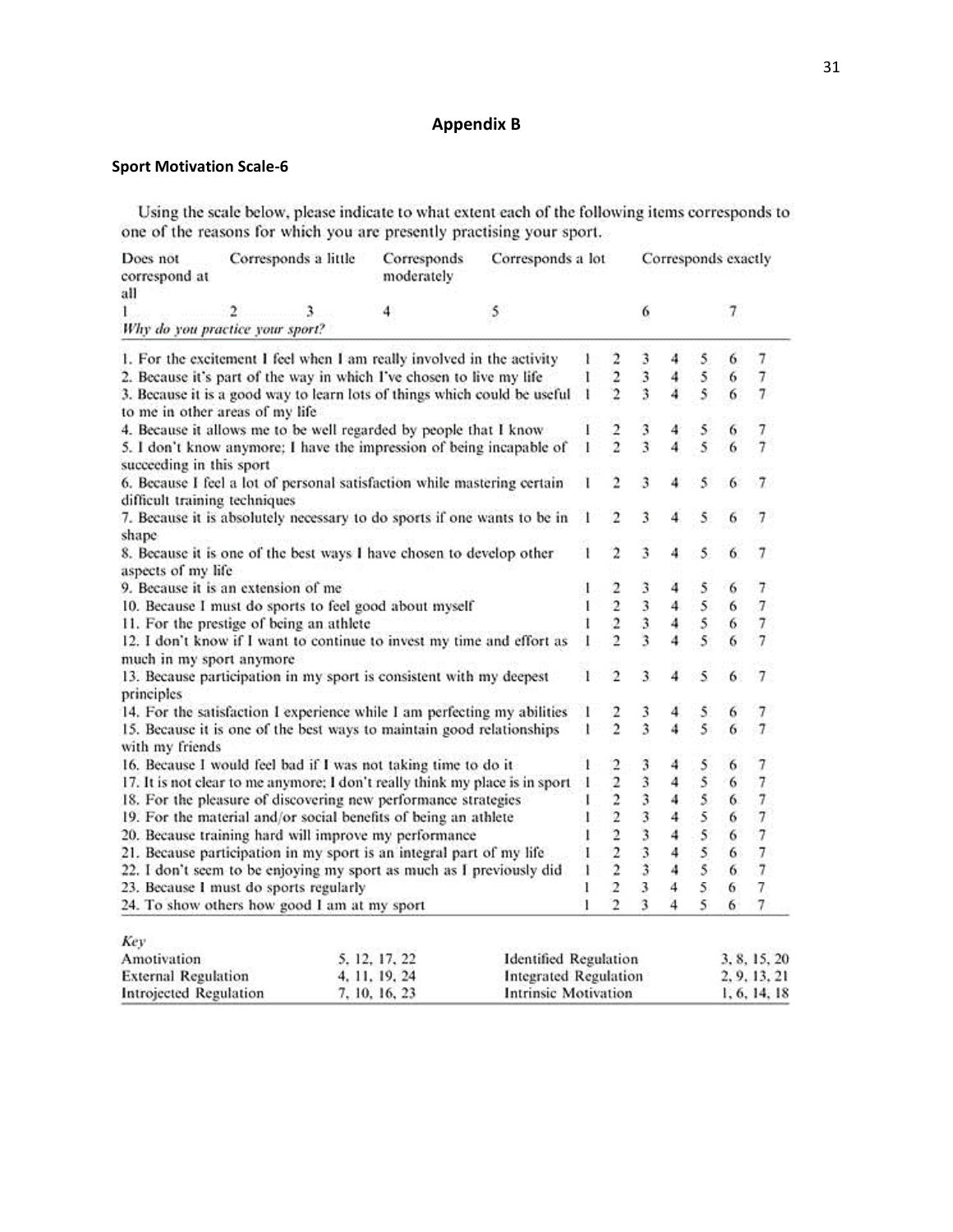## **Appendix C**

### **Survey Data**

### **Task & Ego Orientation in Sport Questionnaire Sport Motivation Scale**

|               | Ego Orientation | <b>Task Orientation</b> |               | Amotivation | Extrinsic      | Intrinsic      |
|---------------|-----------------|-------------------------|---------------|-------------|----------------|----------------|
| Respondent 1  | 3.8             | 4.9                     | Respondent 1  | 1           | 3              | 5.             |
| Respondent 2  | 3.5             | 5.0                     | Respondent 2  | 1           | 2.75           | 4.75           |
| Respondent 3  | 4.7             | 5.0                     | Respondent 3  | 1.75        | 7              | 7              |
| Respondent 4  | 3.8             | 5.0                     | Respondent 4  | 1.25        | 3              | 5.5            |
| Respondent 5  | 4.5             | 4.1                     | Respondent 5  | 1           | 4.5            | 5.25           |
| Respondent 6  | 4.0             | 4.3                     | Respondent 6  | 2.25        | 5.5            | 5.             |
| Respondent 7  | 2.0             | 4.0                     | Respondent 7  | 1.5         | 2.25           | 3.5            |
| Respondent 8  | 3.7             | 5                       | Respondent 8  | 1           | $\overline{2}$ | $\overline{7}$ |
| Respondent 9  | 4.0             | 3.7                     | Respondent 9  | 1.25        | 5.25           | 4.5            |
| Respondent 10 | 3.5             | 4.1                     | Respondent 10 | 1.5         | 4.5            | 4              |
| Respondent 11 | 2.2             | 5                       | Respondent 11 | 2.25        | 3.25           | $\overline{7}$ |
| Respondent 12 | 4.3             | 4.4                     | Respondent 12 | 1.75        | 4.75           | 4.25           |
| <b>TEAM</b>   | 3.7             | 4.5                     | <b>TEAM</b>   | 1.46        | 3.98           | 5.23           |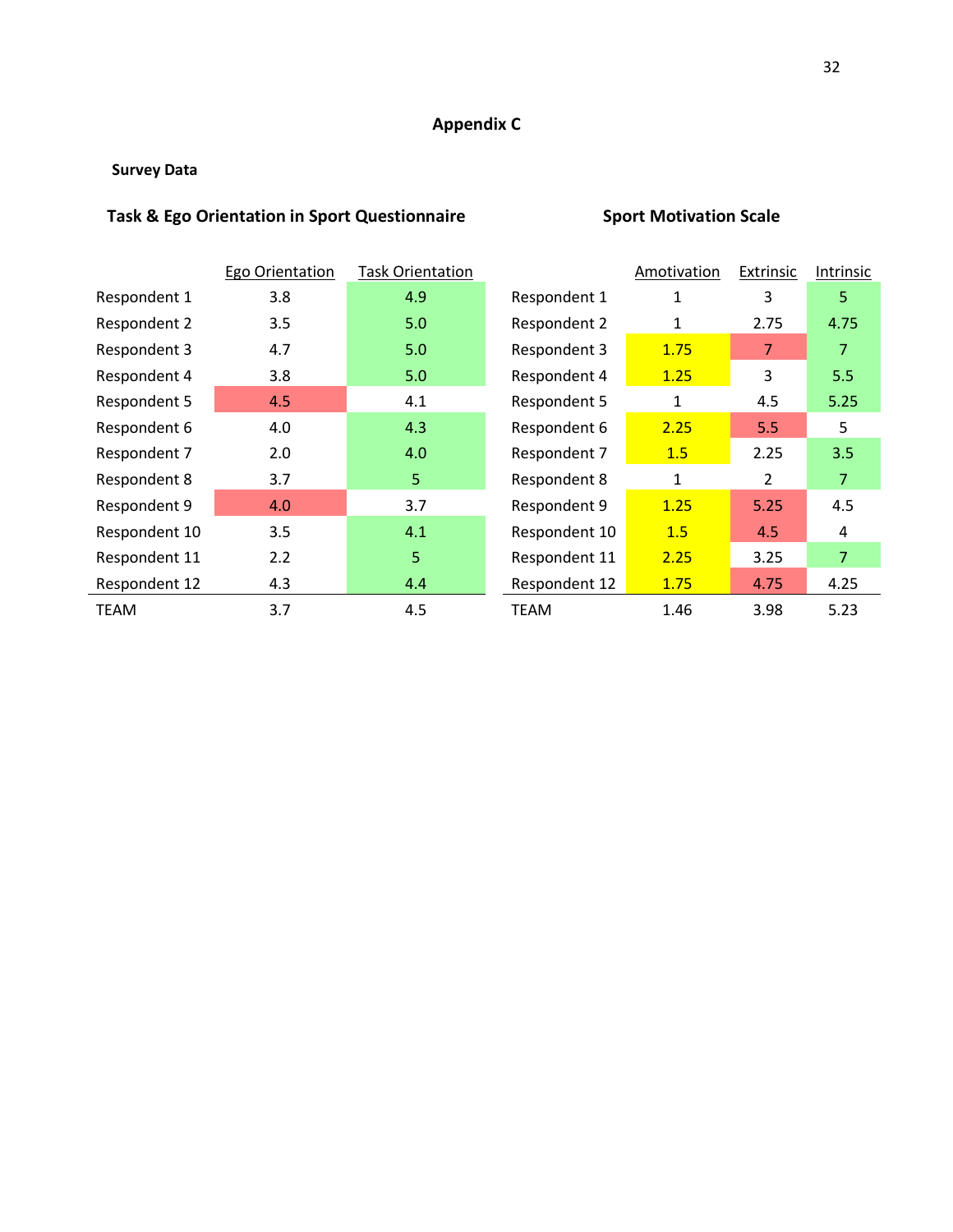#### **Appendix D**

#### **Coach Approval Letter**

To Whom It May Concern,

One of my current assistant coaches, Dustin Boll, is currently participating in a research project as part of his master's degree program here at Winona State University. I understand that he has chosen to research the motivational dispositions of collegiate male basketball players, and intends to utilize our current basketball players for 2016-17 season as his research subjects. I fully support his research topic and I approve the involvement of our players in his research project.

Thank you.

*Todd Eisner*

**Todd Eisner** Head Men's Basketball Coach Winona State University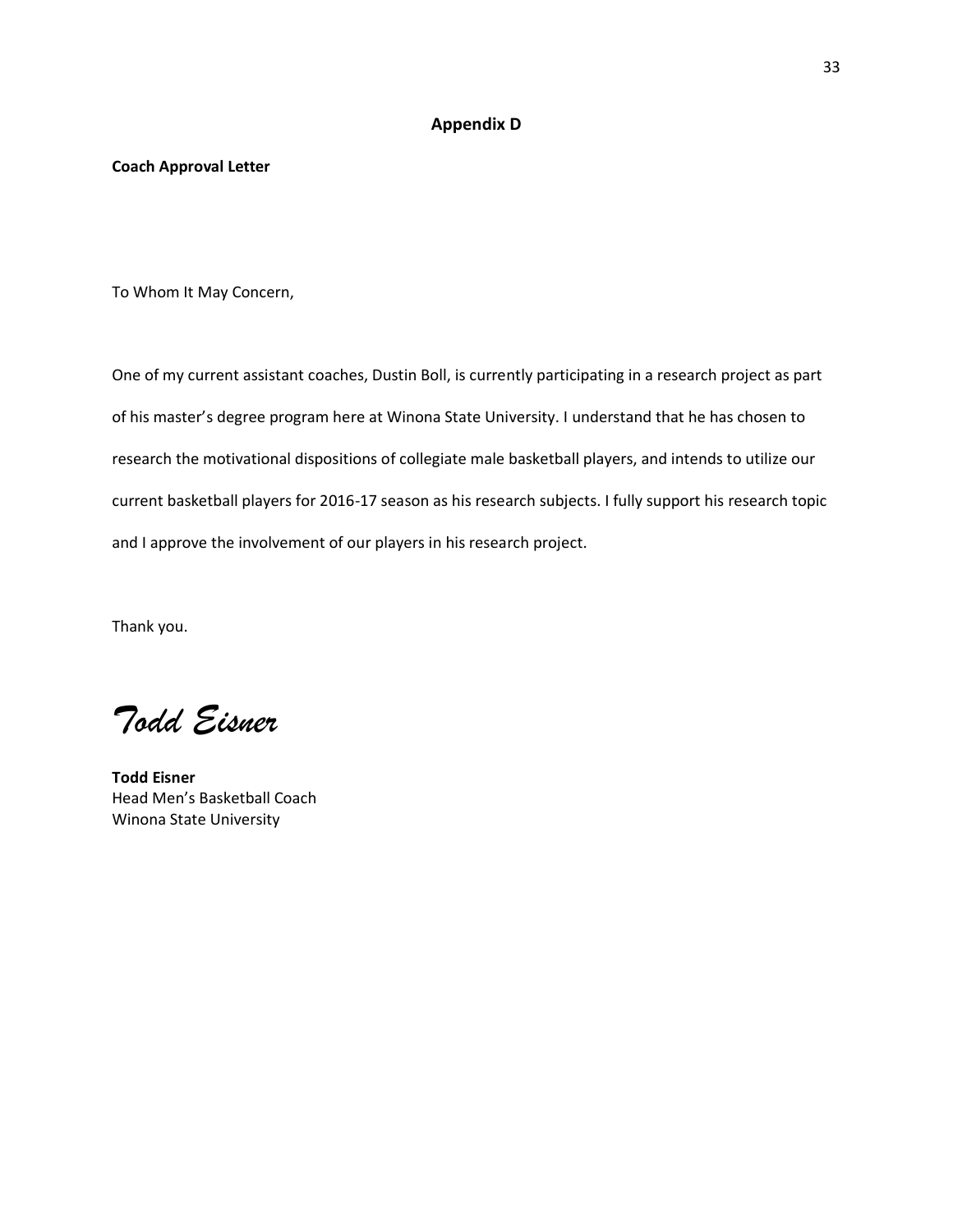#### **Appendix E**

#### **Team Meeting Outline**

- I. Current research I am researching athlete motivation for my master's degree capstone project
- II. Subjects I want to use our basketball team to learn about the motivation profile of our own current players
- III. Surveys I will collect data via online surveys
- IV. Data information shared is completely anonymous and will not be shared with anyone other than project advisor
- V. Email I will send link to everyone via email to access online survey. Deadline is on or before November 11.
- VI. Thank you your participation would be immensely appreciated